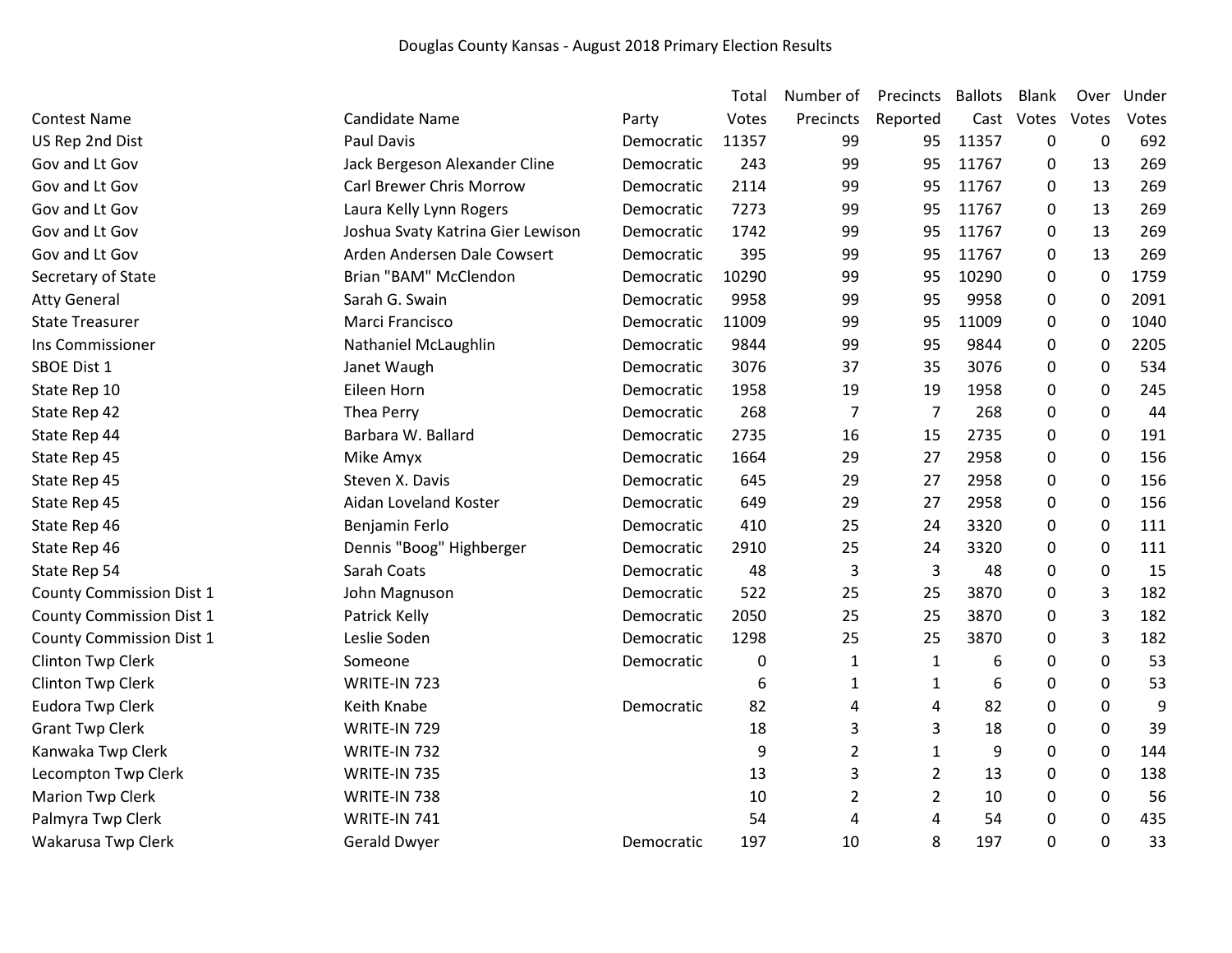|                                 |                       |            | Total          | Number of    | Precincts    | <b>Ballots</b> | <b>Blank</b> | Over             | Under |
|---------------------------------|-----------------------|------------|----------------|--------------|--------------|----------------|--------------|------------------|-------|
| <b>Contest Name</b>             | <b>Candidate Name</b> | Party      | Votes          | Precincts    | Reported     | Cast           | Votes        | Votes            | Votes |
| <b>Willow Springs Twp Clerk</b> | WRITE-IN 747          |            | 14             | 4            | 4            | 14             | $\mathbf 0$  | 0                | 108   |
| Pct Committeeman 6              | WRITE-IN 132          |            | 13             | $\mathbf{1}$ | $\mathbf{1}$ | 13             | 0            | 0                | 185   |
| Pct 1 Committeeman              | Paul Jefferson        | Democratic | 162            | $\mathbf{1}$ | $\mathbf{1}$ | 163            | 0            | 0                | 40    |
| Pct 1 Committeeman              | <b>WRITE-IN 149</b>   |            | 1              | 1            | $\mathbf{1}$ | 163            | 0            | $\mathbf 0$      | 40    |
| Pct 2 Committeeman              | WRITE-IN 152          |            | 43             | $\mathbf{1}$ | $\mathbf{1}$ | 43             | 0            | $\boldsymbol{0}$ | 218   |
| Pct 3 Committeeman              | Peter Karman          | Democratic | 167            | 1            | $\mathbf{1}$ | 169            | 0            | $\boldsymbol{0}$ | 54    |
| Pct 3 Committeeman              | WRITE-IN 155          |            | $\overline{2}$ | $\mathbf{1}$ | $\mathbf{1}$ | 169            | 0            | 0                | 54    |
| Pct 4 Committeeman              | Victor Continental    | Democratic | 0              | 1            | $\mathbf{1}$ | 15             | $\Omega$     | $\boldsymbol{0}$ | 152   |
| Pct 4 Committeeman              | <b>Ryan Manuel</b>    | Democratic | 0              | $\mathbf{1}$ | $\mathbf{1}$ | 15             | 0            | $\boldsymbol{0}$ | 152   |
| Pct 4 Committeeman              | William R. Lawrence   | Democratic | $\mathbf 0$    | $\mathbf{1}$ | $\mathbf{1}$ | 15             | 0            | $\mathbf 0$      | 152   |
| Pct 4 Committeeman              | WRITE-IN 158          |            | 15             | 1            | $\mathbf{1}$ | 15             | $\Omega$     | 0                | 152   |
| Pct 5 Committeeman              | <b>WRITE-IN 161</b>   |            | 5              | $\mathbf{1}$ | $\mathbf{1}$ | 5              | 0            | 0                | 103   |
| Pct 7 Committeeman              | <b>WRITE-IN 165</b>   |            | 6              | 1            | $\mathbf{1}$ | 6              | $\Omega$     | $\mathbf 0$      | 75    |
| Pct 8 Committeeman              | Joe R. Bickford       | Democratic | 80             | 1            | $\mathbf{1}$ | 80             | 0            | 0                | 22    |
| Pct 8 Committeeman              | WRITE-IN 168          |            | $\mathbf 0$    | 1            | $\mathbf{1}$ | 80             | 0            | $\boldsymbol{0}$ | 22    |
| Pct 9 Commiteeman               | Haskell S. Springer   | Democratic | 102            | $\mathbf{1}$ | $\mathbf{1}$ | 104            | $\Omega$     | 0                | 17    |
| Pct 9 Commiteeman               | WRITE-IN 171          |            | 2              | 1            | $\mathbf{1}$ | 104            | 0            | $\mathbf{0}$     | 17    |
| Pct 10 Committeeman             | WRITE-IN 174          |            | 1              | 1            | 0            | 1              | 0            | 0                | 6     |
| Pct 11 Committeeman             | Garth F. Burns        | Democratic | 123            | 1            | $\mathbf{1}$ | 123            | 0            | $\mathbf 0$      | 32    |
| Pct 11 Committeeman             | WRITE-IN 177          |            | 0              | 1            | $\mathbf{1}$ | 123            | 0            | 0                | 32    |
| Pct 12 Committeeman             | Adam T. Rains         | Democratic | 178            | 1            | $\mathbf{1}$ | 182            | 0            | 0                | 57    |
| Pct 12 Committeeman             | WRITE-IN 180          |            | 4              | 1            | $\mathbf{1}$ | 182            | 0            | $\mathbf 0$      | 57    |
| Pct 13 Committeeman             | Joseph E. Spradlin    | Democratic | 196            | $\mathbf{1}$ | $\mathbf{1}$ | 197            | 0            | 0                | 57    |
| Pct 13 Committeeman             | WRITE-IN 183          |            | 1              | $\mathbf{1}$ | $\mathbf{1}$ | 197            | 0            | $\mathbf 0$      | 57    |
| Pct 14 Committeeman             | Cole Browne           | Democratic | 191            | $\mathbf{1}$ | 1            | 193            | 0            | 0                | 46    |
| Pct 14 Committeeman             | WRITE-IN 186          |            | $\overline{2}$ | 1            | $\mathbf{1}$ | 193            | $\Omega$     | $\boldsymbol{0}$ | 46    |
| Pct 15 Committeeman             | David J. Berkowitz    | Democratic | 231            | $\mathbf{1}$ | $\mathbf{1}$ | 236            | $\Omega$     | $\boldsymbol{0}$ | 53    |
| Pct 15 Committeeman             | WRITE-IN 189          |            | 5              | $\mathbf{1}$ | $\mathbf{1}$ | 236            | 0            | $\mathbf 0$      | 53    |
| Pct 16 Committeeman             | WRITE-IN 192          |            | 16             | 1            | $\mathbf{1}$ | 16             | 0            | 0                | 191   |
| Pct 17 Committeeman             | WRITE-IN 195          |            | 15             | 1            | $\mathbf{1}$ | 15             | 0            | $\boldsymbol{0}$ | 279   |
| Pct 18 Committeeman             | WRITE-IN 198          |            | 14             | 1            | $\mathbf{1}$ | 14             | 0            | 0                | 269   |
| Pct 19 Committeeman             | WRITE-IN 699          |            | 15             | 1            | $\mathbf{1}$ | 15             | $\Omega$     | $\Omega$         | 187   |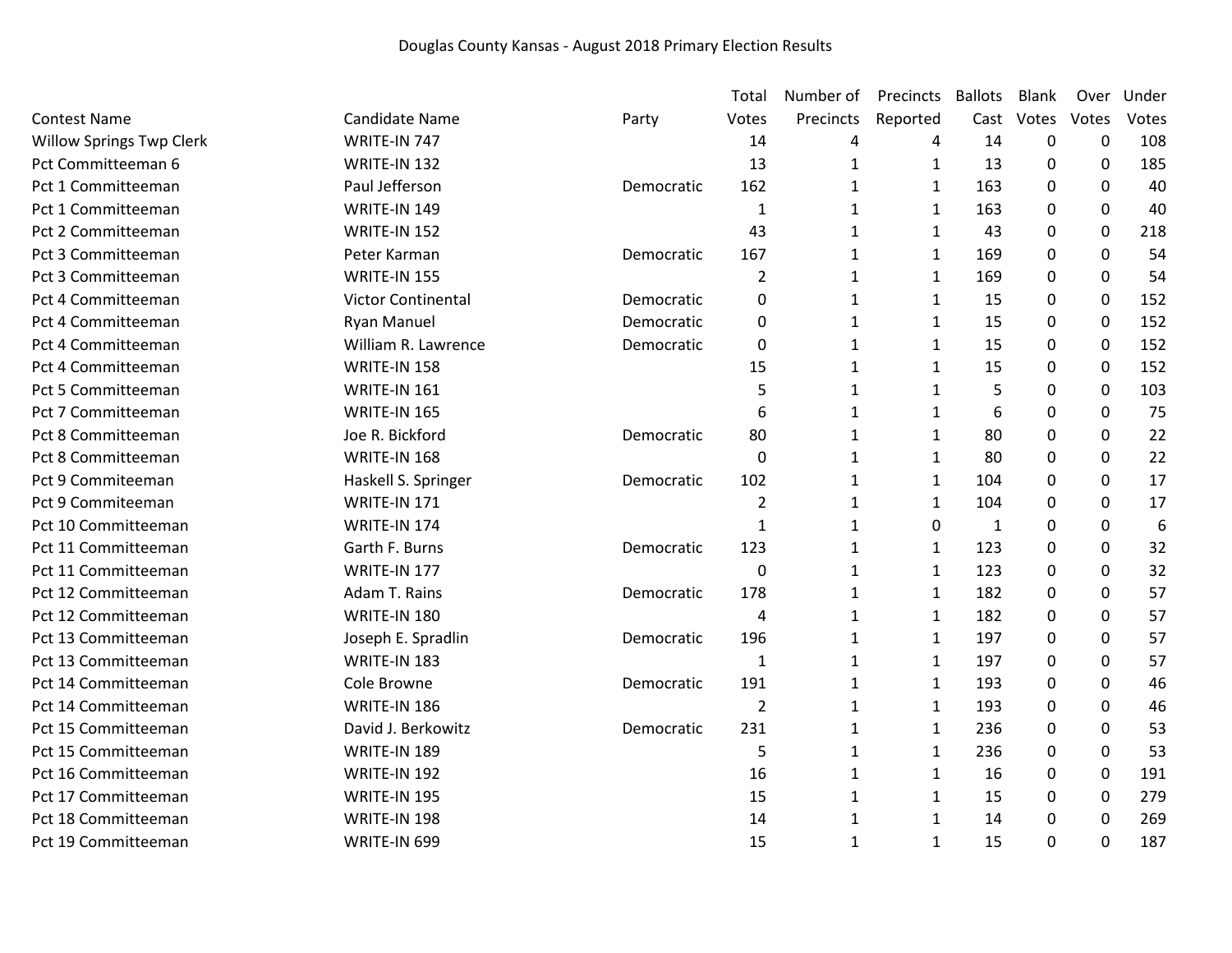|                             |                        |            | Total          | Number of    | Precincts    | <b>Ballots</b> | <b>Blank</b> | Over         | Under |
|-----------------------------|------------------------|------------|----------------|--------------|--------------|----------------|--------------|--------------|-------|
| <b>Contest Name</b>         | <b>Candidate Name</b>  | Party      | Votes          | Precincts    | Reported     | Cast           | Votes        | Votes        | Votes |
| Pct 20 Commiteeman          | WRITE-IN 702           |            | 11             | 1            | 1            | 11             | 0            | 0            | 290   |
| Pct 21 Committeeman         | WRITE-IN 705           |            | 11             | $\mathbf{1}$ | 1            | 11             | 0            | 0            | 166   |
| Pct 22 Committeeman         | WRITE-IN 708           |            | 18             | $\mathbf{1}$ | 1            | 18             | 0            | $\mathbf{0}$ | 162   |
| Pct 23 Committeeman         | <b>Edward Quick</b>    | Democratic | 110            | 1            | $\mathbf{1}$ | 110            | 0            | $\Omega$     | 26    |
| Pct 23 Committeeman         | WRITE-IN 711           |            | $\mathbf 0$    | $\mathbf{1}$ | 1            | 110            | 0            | $\mathbf 0$  | 26    |
| Pct 24 Committeeman         | David C. Goering       | Democratic | 113            | 1            | 1            | 113            | 0            | 0            | 27    |
| Pct 24 Committeeman         | WRITE-IN 714           |            | $\pmb{0}$      | 1            | 1            | 113            | 0            | 0            | 27    |
| Pct 25 Committeeman         | WRITE-IN 717           |            | 9              | 1            | 1            | 9              | 0            | 0            | 75    |
| Pct 26 Committeeman         | WRITE-IN 720           |            | 14             | 1            | 1            | 14             | 0            | 0            | 194   |
| Precinct 27 Committeeman    | WRITE-IN 200           |            | 13             | 1            | 1            | 13             | 0            | 0            | 171   |
| Precinct 28 Committeeman    | Richard S. Givens      | Democratic | 111            | 1            | 1            | 111            | 0            | 1            | 29    |
| Precinct 28 Committeeman    | WRITE-IN 203           |            | 0              | 1            | 1            | 111            | 0            | $\mathbf{1}$ | 29    |
| Precinct 29 Committeeman    | WRITE-IN 206           |            | 12             | 1            | 1            | 12             | 0            | 0            | 133   |
| Precinct 30 S2 Committeeman | WRITE-IN 209           |            | 3              | 1            | 1            | 3              | 0            | 0            | 36    |
| Precinct 30 S3 Committeeman | WRITE-IN 212           |            | 10             | 1            | 1            | 10             | 0            | 0            | 52    |
| Precinct 31 Committeeman    | Robert Hagen           | Democratic | 164            | $\mathbf{1}$ | $\mathbf{1}$ | 164            | 0            | 1            | 38    |
| Precinct 31 Committeeman    | WRITE-IN 215           |            | 0              | $\mathbf{1}$ | 1            | 164            | 0            | 1            | 38    |
| Precinct 32 Committeeman    | WRITE-IN 218           |            | 5              | $\mathbf{1}$ | $\mathbf{1}$ | 5              | 0            | 0            | 96    |
| Precinct 33 Committeeman    | <b>Craig Sundell</b>   | Democratic | 216            | $\mathbf{1}$ | 1            | 218            | 0            | 1            | 81    |
| Precinct 33 Committeeman    | WRITE-IN 221           |            | $\overline{2}$ | 1            | 1            | 218            | 0            | 1            | 81    |
| Precinct 34 S2 Committeeman | WRITE-IN 224           |            | 16             | 1            | $\mathbf{1}$ | 16             | $\Omega$     | $\mathbf 0$  | 142   |
| Precinct 34 S3 Committeeman | WRITE-IN 227           |            | 5              | 1            | 1            | 5              | 0            | $\Omega$     | 31    |
| Precinct 35 S2 Committeeman | Russ T. Hutchins       | Democratic | 160            | $\mathbf{1}$ | $\mathbf{1}$ | 164            | 0            | 0            | 43    |
| Precinct 35 S2 Committeeman | WRITE-IN 230           |            | 4              | 1            | 1            | 164            | $\mathbf 0$  | 0            | 43    |
| Precinct 35 S3 Committeeman | WRITE-IN 233           |            | 4              | 1            | $\mathbf{1}$ | 4              | 0            | 0            | 11    |
| Precinct 36 Committeeman    | John A. Davies         | Democratic | 73             | $\mathbf{1}$ | $\mathbf{1}$ | 107            | $\Omega$     | 0            | 23    |
| Precinct 36 Committeeman    | <b>Ben Terwilliger</b> | Democratic | 30             | 1            | 1            | 107            | 0            | $\Omega$     | 23    |
| Precinct 36 Committeeman    | WRITE-IN 236           |            | 4              | $\mathbf{1}$ | $\mathbf{1}$ | 107            | $\Omega$     | 0            | 23    |
| Precinct 37 Committeeman    | WRITE-IN 239           |            | 20             | $\mathbf{1}$ | $\mathbf{1}$ | 20             | 0            | 0            | 144   |
| Precinct 38 Committeeman    | <b>Kevin Hall</b>      | Democratic | 246            | 1            | 1            | 246            | 0            | 0            | 42    |
| Precinct 38 Committeeman    | WRITE-IN 242           |            | 0              | 1            | 1            | 246            | $\Omega$     | 0            | 42    |
| Precinct 39 Committeeman    | WRITE-IN 245           |            | 32             | 1            | $\mathbf{1}$ | 32             | 0            | $\Omega$     | 263   |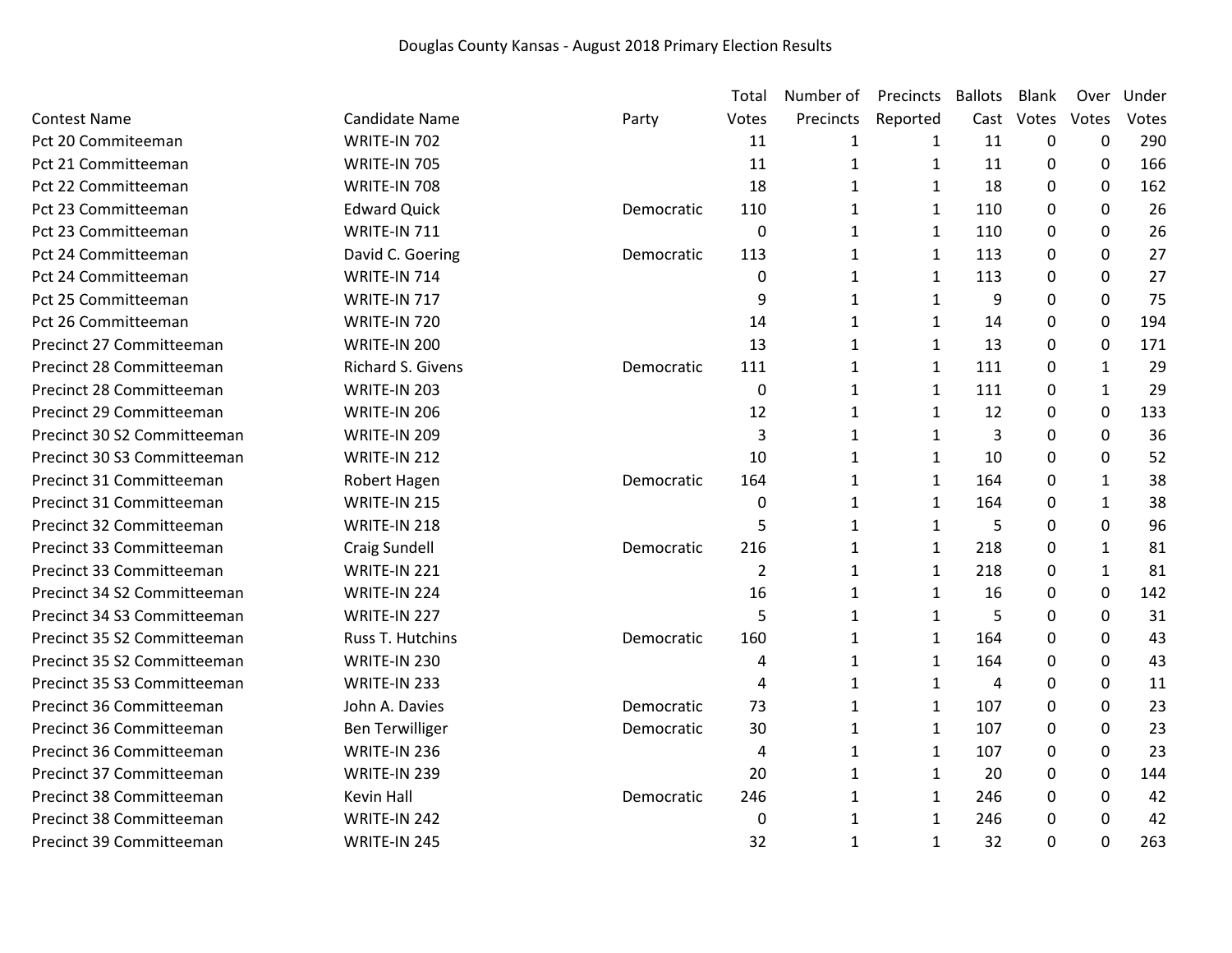|                                 |                      |            | Total          | Number of      | Precincts      | <b>Ballots</b> | Blank    | Over             | Under          |
|---------------------------------|----------------------|------------|----------------|----------------|----------------|----------------|----------|------------------|----------------|
| <b>Contest Name</b>             | Candidate Name       | Party      | Votes          | Precincts      | Reported       | Cast           | Votes    | Votes            | Votes          |
| Precinct 40 Committeeman        | Craig Stancliffe     | Democratic | 176            | 1              | 1              | 181            | 0        | 0                | 61             |
| Precinct 40 Committeeman        | WRITE-IN 248         |            | 5              | $\mathbf{1}$   | $\mathbf{1}$   | 181            | 0        | 0                | 61             |
| Precinct 41 S3 H46 Committeeman | Steven Stemmerman    | Democratic | 314            | $\mathbf{1}$   | $\mathbf{1}$   | 316            | $\Omega$ | 1                | 88             |
| Precinct 41 S3 H46 Committeeman | WRITE-IN 251         |            | $\overline{2}$ | 1              | $\mathbf{1}$   | 316            | 0        | 1                | 88             |
| Precinct 41 S3 H45 Committeeman | WRITE-IN 254         |            | 0              | 1              | 0              | 0              | 0        | 0                | 1              |
| Precinct 41 S2 H46 Committeeman | WRITE-IN 257         |            | 1              | 1              | $\mathbf{1}$   | $\mathbf{1}$   | $\Omega$ | $\mathbf 0$      | $\overline{2}$ |
| Precinct 42 H46 Committeeman    | WRITE-IN 260         |            | 7              | 1              | 1              | 7              | 0        | $\mathbf{0}$     | 77             |
| Precinct 42 H45 Committeeman    | Curtis D. Hall       | Democratic | 64             | 1              | 1              | 64             | 0        | 0                | 8              |
| Precinct 42 H45 Committeeman    | WRITE-IN 263         |            | 0              | 1              | $\mathbf{1}$   | 64             | 0        | $\boldsymbol{0}$ | 8              |
| Precinct 43 CC1 Committeeman    | WRITE-IN 266         |            | 6              | 1              | 1              | 6              | 0        | $\mathbf 0$      | 112            |
| Precinct 43 CC3 Committeeman    | WRITE-IN 269         |            | 15             | 1              | $\mathbf{1}$   | 15             | 0        | $\mathbf 0$      | 154            |
| Precinct 44 H45 Committeeman    | WRITE-IN 272         |            | 9              | $\mathbf{1}$   | 1              | 9              | 0        | 0                | 130            |
| Precinct 44 H44 Committeeman    | WRITE-IN 275         |            | 8              | $\mathbf{1}$   | $\mathbf{1}$   | 8              | 0        | $\mathbf 0$      | 99             |
| Precinct 45 Committeeman        | Alan Cowles          | Democratic | 179            | $\mathbf{1}$   | 1              | 180            | 0        | 0                | 39             |
| Precinct 45 Committeeman        | WRITE-IN 278         |            | $\mathbf{1}$   | 1              | 1              | 180            | 0        | 0                | 39             |
| Precinct 46 Committeeman        | Steven X. Davis      | Democratic | 284            | 1              | 1              | 287            | 0        | $\mathbf{0}$     | 53             |
| Precinct 46 Committeeman        | WRITE-IN 281         |            | 3              | 1              | 1              | 287            | 0        | $\mathbf 0$      | 53             |
| Precinct 47 Committeeman        | WRITE-IN 284         |            | 3              | 1              | $\mathbf{1}$   | 3              | 0        | 0                | 86             |
| Precinct 48 Committeeman        | Scott Allegrucci     | Democratic | 205            | 1              | 1              | 207            | 0        | $\mathbf 0$      | 50             |
| Precinct 48 Committeeman        | WRITE-IN 287         |            | 2              | 1              | 1              | 207            | 0        | $\mathbf 0$      | 50             |
| Precinct 49 Committeeman        | <b>Bruce Roberts</b> | Democratic | 225            | 1              | 1              | 230            | 0        | 0                | 40             |
| Precinct 49 Committeeman        | WRITE-IN 290         |            | 5              | $\mathbf{1}$   | 1              | 230            | $\Omega$ | $\mathbf{0}$     | 40             |
| Precinct 50 Committeeman        | <b>Bob Sailler</b>   | Democratic | 83             | $\overline{2}$ | $\overline{2}$ | 85             | 0        | 0                | 15             |
| Precinct 50 Committeeman        | WRITE-IN 293         |            | $\overline{2}$ | $\overline{2}$ | $\overline{2}$ | 85             | 0        | 0                | 15             |
| Precinct 51 Committeeman        | WRITE-IN 296         |            | 3              | 1              | 1              | 3              | $\Omega$ | $\mathbf{0}$     | 56             |
| Precinct 52 Committeeman        | WRITE-IN 299         |            | 9              | 2              | $\overline{2}$ | 9              | 0        | $\mathbf 0$      | 57             |
| Precinct 53 H10 Committeeman    | WRITE-IN 302         |            | 6              | 1              | $\mathbf{1}$   | 6              | 0        | 0                | 52             |
| Precinct 53 H42 Committeeman    | WRITE-IN 305         |            | $\overline{7}$ | $\overline{2}$ | $\overline{2}$ | $\overline{7}$ | 0        | $\mathbf 0$      | 62             |
| Precinct 54 Committeeman        | Scott Durham         | Democratic | 68             | 1              | 1              | 69             | 0        | 0                | 8              |
| Precinct 54 Committeeman        | WRITE-IN 308         |            | 1              | 1              | $\mathbf{1}$   | 69             | $\Omega$ | $\mathbf 0$      | 8              |
| Precinct 55 S3 H45 Committeeman | WRITE-IN 311         |            | 0              | 1              | 0              | 0              | 0        | $\mathbf{0}$     | 43             |
| Precinct 55 S3 H46 Committeeman | WRITE-IN 314         |            | 0              | 1              | $\Omega$       | $\Omega$       | $\Omega$ | $\mathbf 0$      | 9              |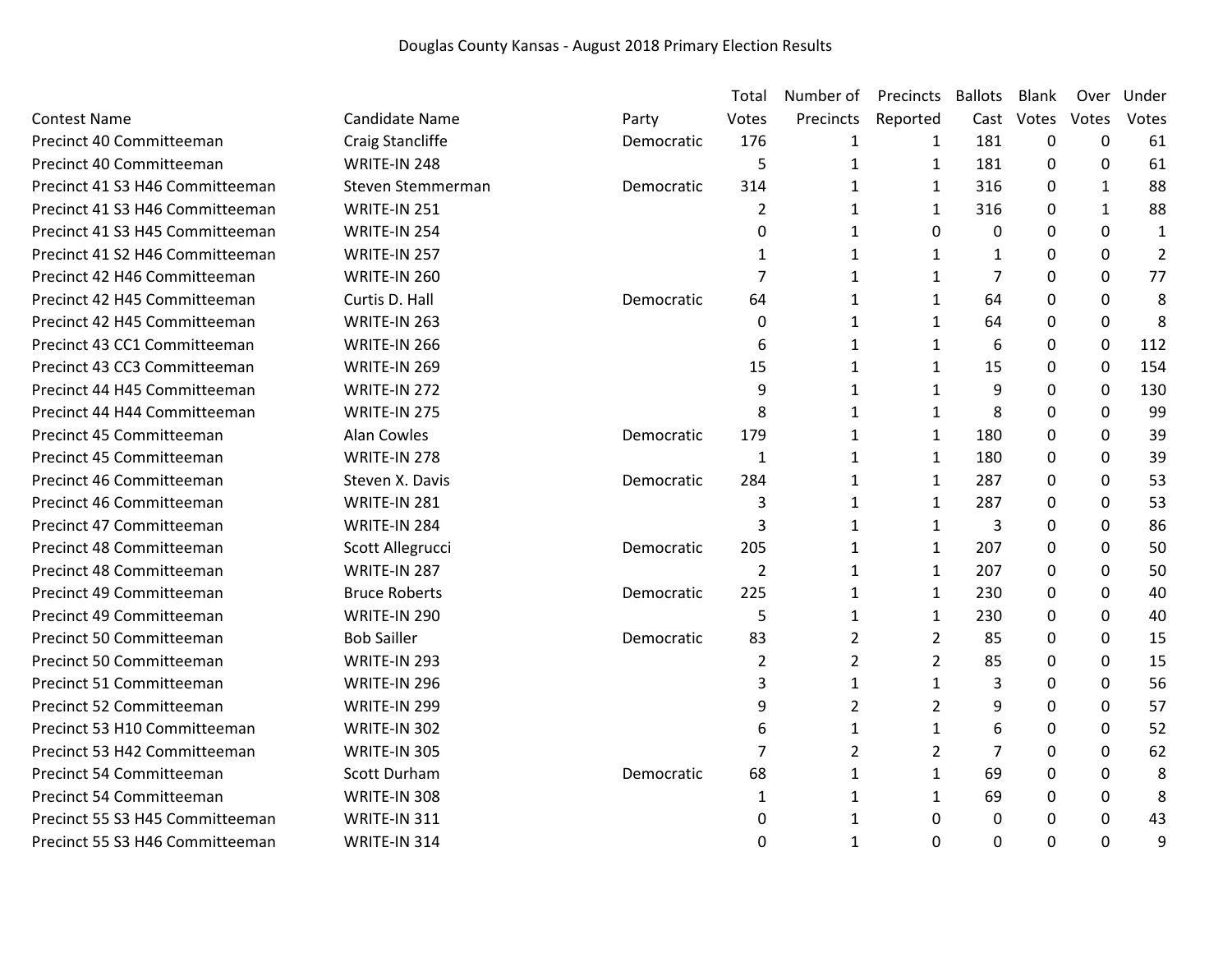|                                  |                       |            | Total          | Number of    | Precincts    | <b>Ballots</b> | Blank        | Over             | Under            |
|----------------------------------|-----------------------|------------|----------------|--------------|--------------|----------------|--------------|------------------|------------------|
| <b>Contest Name</b>              | <b>Candidate Name</b> | Party      | Votes          | Precincts    | Reported     | Cast           | Votes        | Votes            | Votes            |
| Precinct 55 S2 H45 Committeeman  | WRITE-IN 317          |            | 2              | 1            | 1            | $\overline{2}$ | 0            | 0                | 3                |
| Precinct 56 S19 Committeeman     | Dennis Stauffer       | Democratic | 104            | $\mathbf{1}$ | $\mathbf{1}$ | 104            | 0            | $\mathbf 0$      | 24               |
| Precinct 56 S19 Committeeman     | WRITE-IN 320          |            | 0              | $\mathbf{1}$ | $\mathbf{1}$ | 104            | $\Omega$     | 0                | 24               |
| Precinct 56 S2 Committeeman      | WRITE-IN 323          |            | 1              | 1            | 0            | $\mathbf{1}$   | 0            | $\mathbf{0}$     | 24               |
| Precinct 57 S2 Committeeman      | WRITE-IN 326          |            | 6              | 1            | $\mathbf{1}$ | 6              | 0            | 0                | 81               |
| Precinct 57 S19 Committeeman     | WRITE-IN 329          |            | 0              | 1            | $\Omega$     | $\Omega$       | $\Omega$     | $\mathbf{0}$     | 22               |
| Precinct 58 Committeeman         | WRITE-IN 332          |            | 4              | $\mathbf{1}$ | 1            | 4              | 0            | $\mathbf{0}$     | 38               |
| Precinct 59 H54 Committeeman     | WRITE-IN 335          |            | 3              | 1            | $\mathbf{1}$ | 3              | 0            | 0                | 20               |
| Precinct 59 H45 Committeeman     | Henry L. Johns        | Democratic | 36             | 1            | $\mathbf{1}$ | 36             | 0            | 0                | 7                |
| Precinct 59 H45 Committeeman     | WRITE-IN 338          |            | $\Omega$       | 1            | $\mathbf{1}$ | 36             | 0            | 0                | 7                |
| Precinct 60 Committeeman         | Robert M. Ford        | Democratic | 105            | 1            | $\mathbf{1}$ | 107            | $\mathbf{0}$ | $\mathbf 0$      | 17               |
| Precinct 60 Committeeman         | WRITE-IN 341          |            | $\overline{2}$ | $\mathbf{1}$ | $\mathbf{1}$ | 107            | $\Omega$     | 0                | 17               |
| Precinct 61 Committeeman         | WRITE-IN 344          |            | 10             | 1            | $\mathbf{1}$ | 10             | $\Omega$     | 0                | 122              |
| Precinct 62 Committeeman         | WRITE-IN 347          |            | 7              | $\mathbf{1}$ | $\mathbf{1}$ | 7              | 0            | $\boldsymbol{0}$ | 122              |
| Precinct 63 Committeeman         | WRITE-IN 350          |            | 9              | 1            | $\mathbf{1}$ | 9              | $\Omega$     | $\mathbf 0$      | 95               |
| Precinct 64 H45 Committeeman     | WRITE-IN 353          |            | 4              | 1            | 1            | 4              | 0            | $\mathbf{0}$     | 38               |
| Precinct 64 H46 Committeeman     | WRITE-IN 356          |            | 0              | 1            | 0            | 0              | 0            | $\mathbf 0$      | $\boldsymbol{0}$ |
| Precinct 65 H10 Committeeman     | WRITE-IN 359          |            | 5              | $\mathbf{1}$ | $\mathbf{1}$ | 5              | 0            | 0                | 65               |
| Precinct 65 H46 Committeeman     | WRITE-IN 362          |            | $\overline{2}$ | $\mathbf{1}$ | $\mathbf{1}$ | $\overline{2}$ | 0            | $\mathbf{0}$     | 12               |
| Precinct 65 S2 H46 Committeeman  | WRITE-IN 365          |            | $\mathbf 0$    | 1            | $\Omega$     | 0              | $\Omega$     | $\mathbf 0$      | $\overline{2}$   |
| Precinct 66 S19 H45 Committeeman | WRITE-IN 368          |            | 3              | 1            | $\mathbf{1}$ | 3              | $\Omega$     | $\mathbf{0}$     | 31               |
| Precinct 66 S3 H44 Committeeman  | WRITE-IN 371          |            | 0              | $\mathbf{1}$ | $\Omega$     | 0              | 0            | $\mathbf{0}$     | 1                |
| Precinct 66 S3 H45 Committeeman  | WRITE-IN 374          |            | 0              | $\mathbf{1}$ | 0            | 0              | 0            | 0                | $\overline{2}$   |
| Precinct 66 S19 H10 Committeeman | WRITE-IN 377          |            | 5              | 1            | $\mathbf{1}$ | 5              | $\Omega$     | 0                | 38               |
| Precinct 66 S3 H10 Committeeman  | WRITE-IN 380          |            | 1              | 1            | $\mathbf{1}$ | $\mathbf{1}$   | $\Omega$     | $\mathbf 0$      | 21               |
| Precinct 67 S19 H54 Committeeman | WRITE-IN 383          |            | $\overline{2}$ | 1            | 1            | $\overline{2}$ | 0            | $\mathbf 0$      | 26               |
| Precinct 67 S19 H45 Committeeman | WRITE-IN 386          |            | 6              | $\mathbf{1}$ | $\mathbf{1}$ | 6              | 0            | 0                | 65               |
| Precinct 67 S3 H45 Committeeman  | WRITE-IN 389          |            | 2              | 1            | $\mathbf{1}$ | $\overline{2}$ | 0            | 0                | 9                |
| Precinct 67 S3 H54 Committeeman  | WRITE-IN 392          |            | $\mathbf{1}$   | 1            | $\mathbf{1}$ | $\mathbf{1}$   | 0            | 0                | 11               |
| Precinct 70 Committeeman         | WRITE-IN 395          |            | 1              | 1            | $\Omega$     | $\mathbf{1}$   | 0            | 0                | $\boldsymbol{0}$ |
| Precinct 71 Committeeman         | Kerry Gooch           | Democratic | 184            | 1            | 1            | 186            | 0            | 0                | 35               |
| Precinct 71 Committeeman         | WRITE-IN 398          |            | $\overline{2}$ | 1            | $\mathbf{1}$ | 186            | 0            | $\mathbf 0$      | 35               |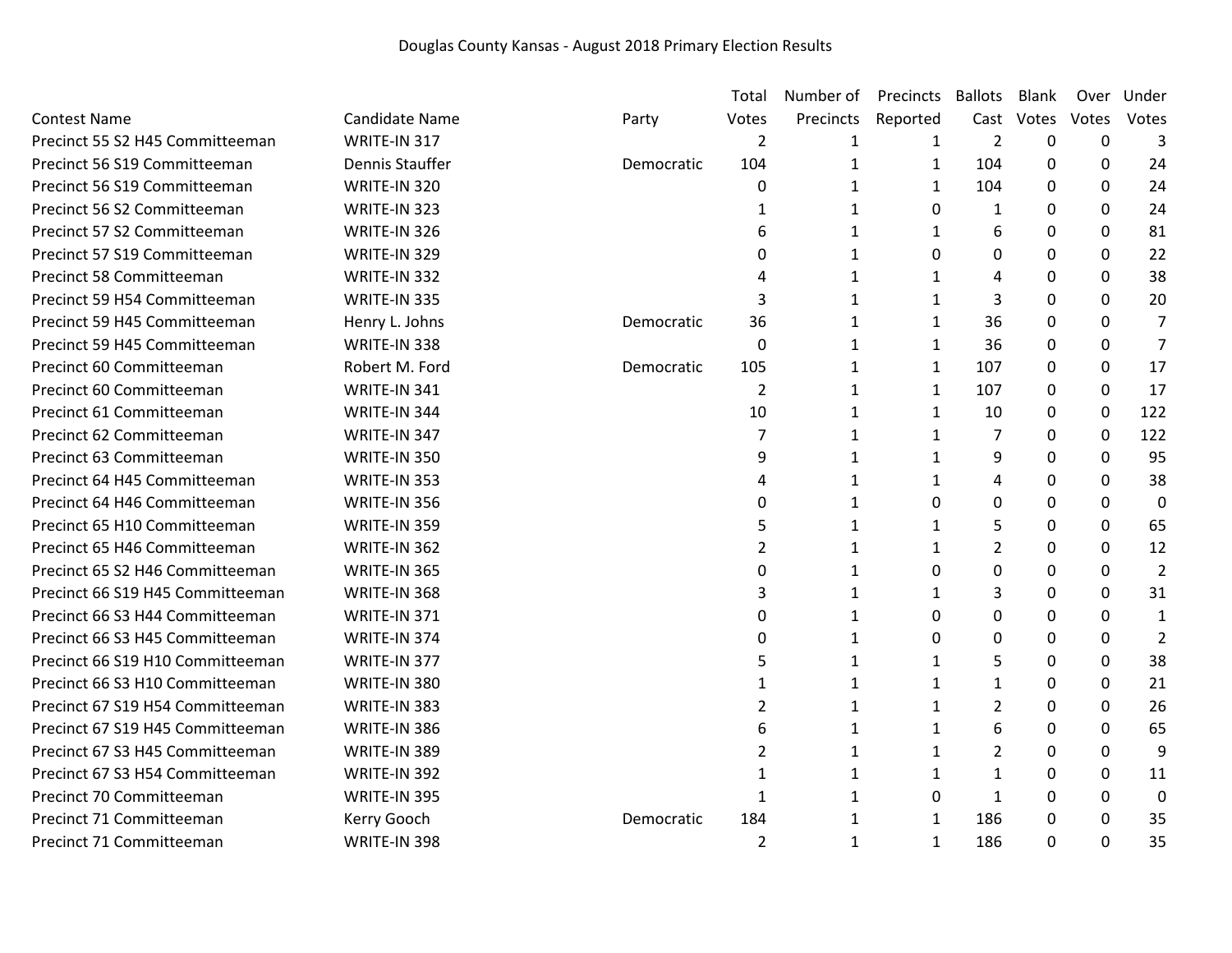|                            |                      |            | Total            | Number of    | Precincts    | <b>Ballots</b> | <b>Blank</b> | Over        | Under |
|----------------------------|----------------------|------------|------------------|--------------|--------------|----------------|--------------|-------------|-------|
| <b>Contest Name</b>        | Candidate Name       | Party      | Votes            | Precincts    | Reported     | Cast           | Votes        | Votes       | Votes |
| Precinct 74 Committeeman   | WRITE-IN 401         |            | 9                | 1            | 1            | 9              | $\mathbf 0$  | $\mathbf 0$ | 185   |
| Precinct 76 Committeeman   | WRITE-IN 404         |            | $\Omega$         | 1            | 0            | 0              | $\Omega$     | 0           | 3     |
| Precinct 77 Committeeman   | WRITE-IN 407         |            | 8                | 1            | 1            | 8              | 0            | 0           | 83    |
| Precinct 1 Committeewoman  | Anne Haehl           | Democratic | 169              | 1            | $\mathbf{1}$ | 169            | 0            | 0           | 34    |
| Precinct 1 Committeewoman  | WRITE-IN 410         |            | $\boldsymbol{0}$ | 1            | 1            | 169            | 0            | 0           | 34    |
| Precinct 2 Committeewoman  | Lois Orth-Lopes      | Democratic | 206              | 1            | $\mathbf{1}$ | 211            | 0            | 0           | 50    |
| Precinct 2 Committeewoman  | WRITE-IN 413         |            | 5                | 1            | 1            | 211            | 0            | 0           | 50    |
| Precinct 3 Committeewoman  | WRITE-IN 416         |            | 22               | 1            | $\mathbf{1}$ | 22             | 0            | 0           | 201   |
| Precinct 4 Committeewoman  | Galenea Miller       | Democratic | 131              | 1            | $\mathbf{1}$ | 132            | 0            | 0           | 35    |
| Precinct 4 Committeewoman  | WRITE-IN 419         |            | 1                | 1            | 1            | 132            | 0            | 0           | 35    |
| Precinct 5 Committeewoman  | WRITE-IN 422         |            | 4                | 1            | $\mathbf{1}$ | 4              | $\Omega$     | 0           | 104   |
| Precinct 6 Committeewoman  | Nancy Brune          | Democratic | 153              | 1            | 1            | 156            | 0            | 0           | 42    |
| Precinct 6 Committeewoman  | WRITE-IN 425         |            | 3                | 1            | $\mathbf{1}$ | 156            | 0            | 0           | 42    |
| Precinct 7 Committeewoman  | WRITE-IN 428         |            | $\overline{2}$   | 1            | 1            | $\overline{2}$ | 0            | 0           | 79    |
| Precinct 8 Committeewoman  | Marci Francisco      | Democratic | 87               | 1            | 1            | 88             | 0            | 0           | 14    |
| Precinct 8 Committeewoman  | WRITE-IN 431         |            | 1                | 1            | $\mathbf{1}$ | 88             | 0            | 0           | 14    |
| Precinct 9 Committeewoman  | Pat Green            | Democratic | 105              | $\mathbf{1}$ | 1            | 106            | $\Omega$     | 0           | 15    |
| Precinct 9 Committeewoman  | WRITE-IN 434         |            | $\mathbf{1}$     | 1            | $\mathbf{1}$ | 106            | 0            | 0           | 15    |
| Precinct 10 Committeewoman | WRITE-IN 437         |            | 1                | 1            | $\mathbf 0$  | 1              | 0            | 0           | 6     |
| Precinct 11 Committeewoman | Deborah S. Burns     | Democratic | 128              | 1            | $\mathbf{1}$ | 128            | $\Omega$     | 0           | 27    |
| Precinct 11 Committeewoman | WRITE-IN 440         |            | $\Omega$         | 1            | $\mathbf{1}$ | 128            | 0            | 0           | 27    |
| Precinct 12 Committeewoman | WRITE-IN 443         |            | 16               | 1            | 1            | 16             | 0            | 0           | 223   |
| Precinct 13 Committeewoman | Rita R. Spradlin     | Democratic | 200              | 1            | $\mathbf{1}$ | 202            | 0            | 0           | 52    |
| Precinct 13 Committeewoman | WRITE-IN 446         |            | $\overline{2}$   | 1            | 1            | 202            | 0            | 0           | 52    |
| Precinct 14 Committeewoman | WRITE-IN 449         |            | 19               | 1            | 1            | 19             | 0            | 0           | 220   |
| Precinct 15 Committeewoman | Ananda Bhatia        | Democratic | 158              | $\mathbf{1}$ | 1            | 231            | 0            | 0           | 58    |
| Precinct 15 Committeewoman | Carladyne K. Conyers | Democratic | 70               | $\mathbf{1}$ | 1            | 231            | 0            | 0           | 58    |
| Precinct 15 Committeewoman | WRITE-IN 452         |            | 3                | $\mathbf{1}$ | $\mathbf{1}$ | 231            | 0            | 0           | 58    |
| Precinct 16 Committeewoman | WRITE-IN 455         |            | 29               | 1            | 1            | 29             | 0            | 0           | 178   |
| Precinct 17 Committeewoman | WRITE-IN 458         |            | 15               | 1            | $\mathbf{1}$ | 15             | 0            | 0           | 279   |
| Precinct 18 Committeewoman | WRITE-IN 461         |            | 16               | 1            | 1            | 16             | 0            | 0           | 267   |
| Precinct 19 Committeewoman | Norine Spears        | Democratic | 152              | 1            | $\mathbf{1}$ | 154            | 0            | 0           | 48    |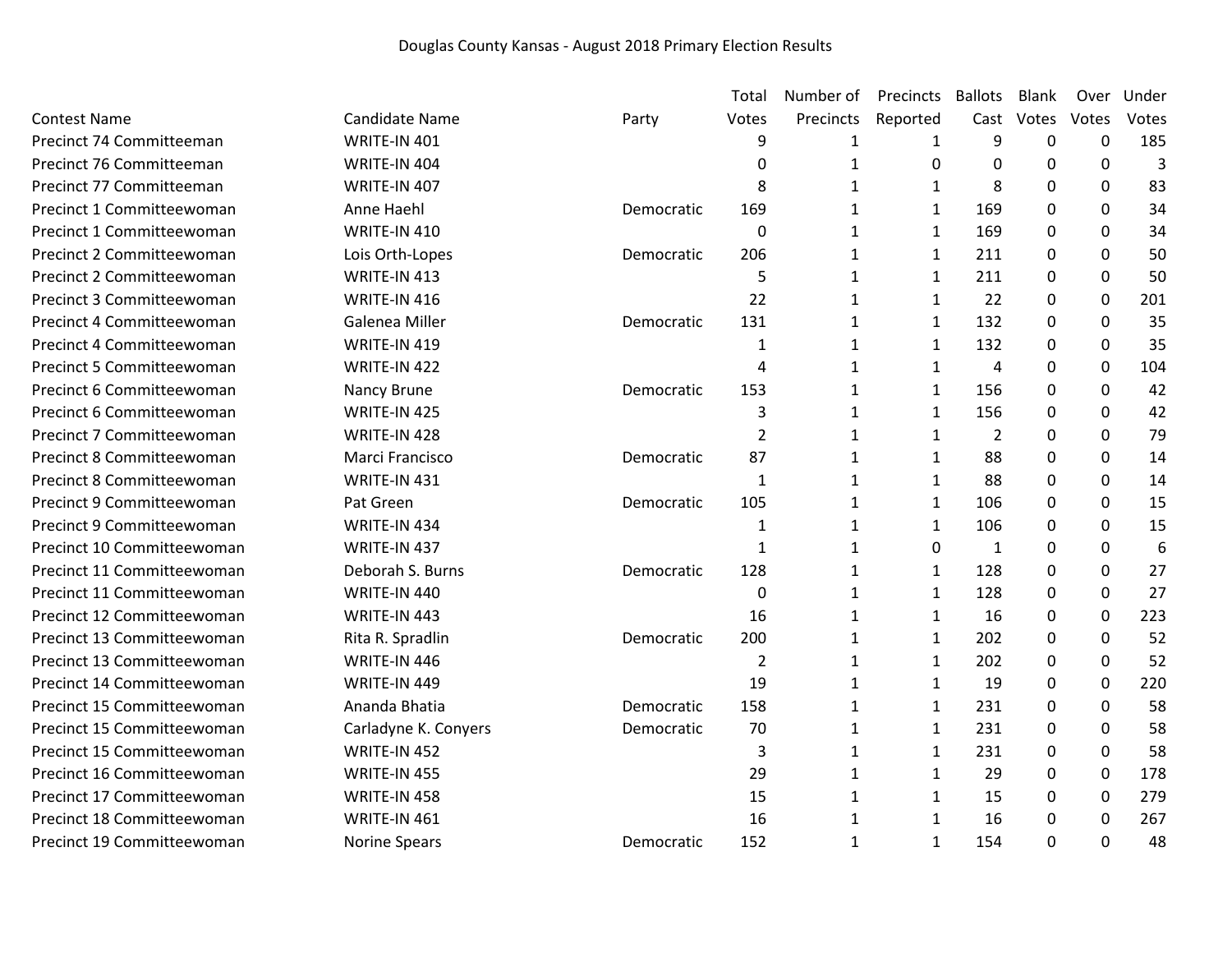|                               |                       |            | Total          | Number of    | Precincts    | <b>Ballots</b> | <b>Blank</b> | Over             | Under |
|-------------------------------|-----------------------|------------|----------------|--------------|--------------|----------------|--------------|------------------|-------|
| <b>Contest Name</b>           | <b>Candidate Name</b> | Party      | Votes          | Precincts    | Reported     | Cast           | Votes        | Votes            | Votes |
| Precinct 19 Committeewoman    | WRITE-IN 464          |            | $\overline{2}$ | 1            | 1            | 154            | 0            | $\mathbf 0$      | 48    |
| Precinct 20 Committeewoman    | WRITE-IN 467          |            | 13             | $\mathbf{1}$ | 1            | 13             | 0            | $\boldsymbol{0}$ | 288   |
| Precinct 21 Committeewoman    | Caroline N. Grootes   | Democratic | 140            | 1            | 1            | 141            | 0            | 0                | 36    |
| Precinct 21 Committeewoman    | WRITE-IN 470          |            | 1              | $\mathbf{1}$ | 1            | 141            | 0            | $\mathbf 0$      | 36    |
| Precinct 22 Committeewoman    | WRITE-IN 473          |            | 15             | $\mathbf{1}$ | 1            | 15             | 0            | $\mathbf 0$      | 165   |
| Precinct 23 Committeewoman    | WRITE-IN 476          |            | 7              | $\mathbf{1}$ | 1            | $\overline{7}$ | 0            | 0                | 129   |
| Precinct 24 Committeewoman    | Janet P. Reeder       | Democratic | 124            | $\mathbf{1}$ | $\mathbf{1}$ | 125            | 0            | 0                | 15    |
| Precinct 24 Committeewoman    | WRITE-IN 479          |            | 1              | 1            | 1            | 125            | 0            | 0                | 15    |
| Precinct 25 Committeewoman    | WRITE-IN 482          |            | 6              | $\mathbf{1}$ | $\mathbf{1}$ | 6              | 0            | $\mathbf 0$      | 78    |
| Precinct 26 Committeewoman    | WRITE-IN 485          |            | 15             | 1            | 1            | 15             | $\Omega$     | $\mathbf 0$      | 193   |
| Precinct 27 Committeewoman    | WRITE-IN 488          |            | 11             | 1            | 1            | 11             | 0            | $\boldsymbol{0}$ | 173   |
| Precinct 28 Committeewoman    | Elizabeth Simpson     | Democratic | 111            | $\mathbf{1}$ | $\mathbf{1}$ | 111            | 0            | $\mathbf 0$      | 30    |
| Precinct 28 Committeewoman    | WRITE-IN 491          |            | 0              | 1            | 1            | 111            | 0            | 0                | 30    |
| Precinct 29 Committeewoman    | WRITE-IN 494          |            | 11             | $\mathbf{1}$ | $\mathbf{1}$ | 11             | 0            | 0                | 134   |
| Precinct 30 S2 Committeewoman | WRITE-IN 497          |            | $\overline{2}$ | 1            | 1            | $\overline{2}$ | 0            | 0                | 37    |
| Precinct 30 S3 Committeewoman | WRITE-IN 500          |            | 10             | $\mathbf{1}$ | $\mathbf{1}$ | 10             | 0            | 0                | 52    |
| Precinct 31 Committeewoman    | WRITE-IN 503          |            | 18             | $\mathbf{1}$ | $\mathbf{1}$ | 18             | 0            | 0                | 185   |
| Precinct 32 Committeewoman    | WRITE-IN 506          |            | $\overline{4}$ | 1            | 1            | $\overline{4}$ | 0            | $\mathbf 0$      | 97    |
| Precinct 33 Committeewoman    | WRITE-IN 509          |            | 36             | 1            | $\mathbf{1}$ | 36             | 0            | $\mathbf 0$      | 264   |
| Precinct 34 S2 Committeewoman | Ellen Le Compte       | Democratic | 123            | 1            | 1            | 127            | 0            | 0                | 31    |
| Precinct 34 S2 Committeewoman | WRITE-IN 512          |            | 4              | 1            | 1            | 127            | 0            | 0                | 31    |
| Precinct 34 S3 Committeewoman | WRITE-IN 515          |            | 4              | $\mathbf{1}$ | $\mathbf{1}$ | $\overline{4}$ | 0            | 0                | 32    |
| Precinct 35 S2 Committeewoman | Melinda Henderson     | Democratic | 168            | $\mathbf{1}$ | $\mathbf{1}$ | 171            | 0            | 0                | 36    |
| Precinct 35 S2 Committeewoman | WRITE-IN 518          |            | 3              | $\mathbf{1}$ | $\mathbf{1}$ | 171            | 0            | 0                | 36    |
| Precinct 35 S3 Committeewoman | WRITE-IN 521          |            | 1              | 1            | 1            | 1              | 0            | 0                | 14    |
| Precinct 36 Committeewoman    | WRITE-IN 524          |            | 13             | $\mathbf{1}$ | $\mathbf{1}$ | 13             | 0            | $\boldsymbol{0}$ | 117   |
| Precinct 37 Committeewoman    | WRITE-IN 527          |            | 14             | $\mathbf{1}$ | $\mathbf{1}$ | 14             | 0            | $\mathbf 0$      | 150   |
| Precinct 38 Committeewoman    | Jolene Andersen       | Democratic | 248            | $\mathbf{1}$ | $\mathbf{1}$ | 250            | 0            | $\mathbf 0$      | 38    |
| Precinct 38 Committeewoman    | WRITE-IN 530          |            | $\overline{2}$ | $\mathbf{1}$ | $\mathbf{1}$ | 250            | 0            | $\mathbf 0$      | 38    |
| Precinct 39 Committeewoman    | Peggy Robinson        | Democratic | 210            | 1            | 1            | 210            | 0            | 0                | 85    |
| Precinct 39 Committeewoman    | WRITE-IN 533          |            | $\mathbf{0}$   | 1            | 1            | 210            | 0            | 0                | 85    |
| Precinct 40 Committeewoman    | WRITE-IN 536          |            | 18             | 1            | 1            | 18             | 0            | 0                | 224   |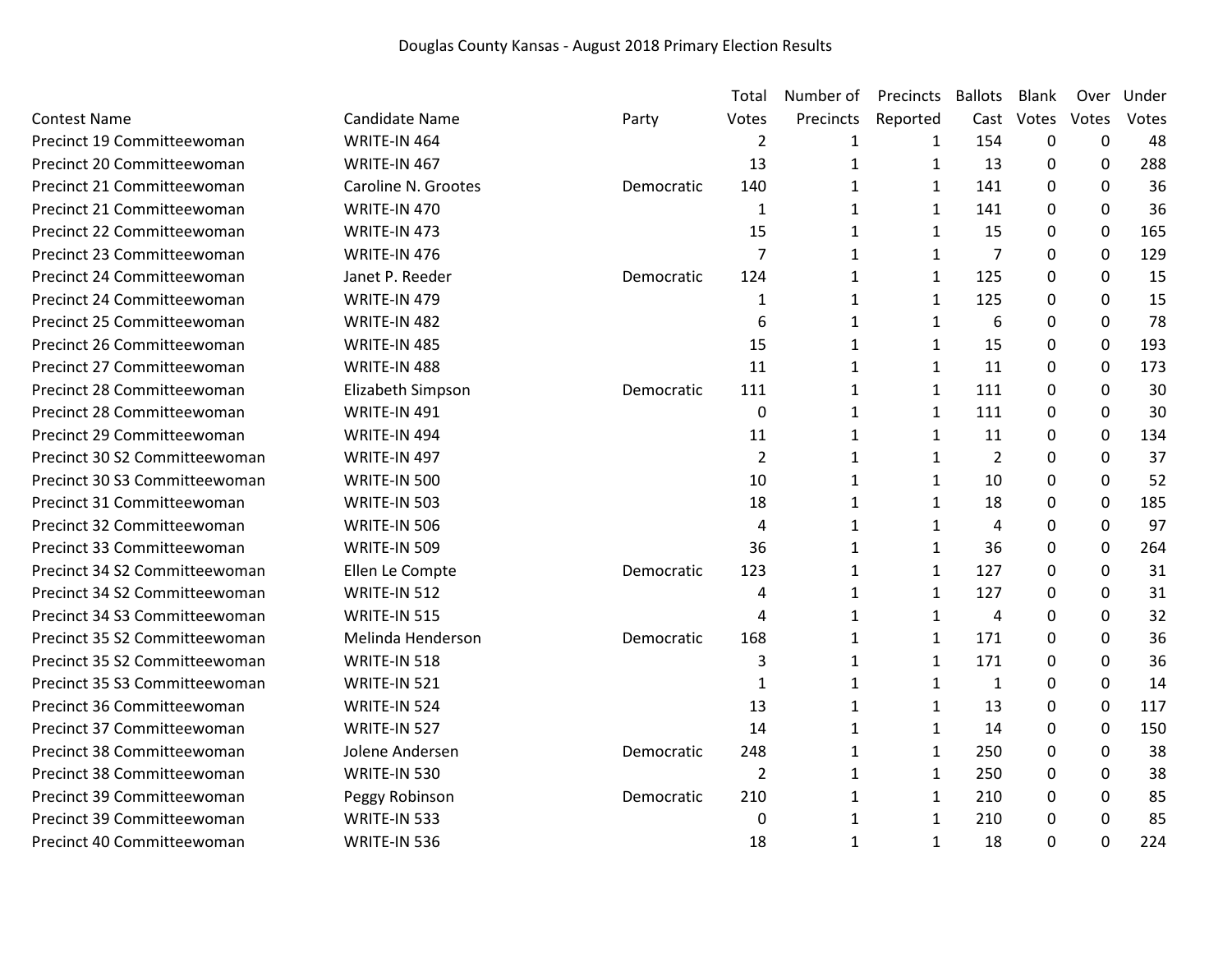|                                   |                          |            | Total            | Number of      | Precincts      | <b>Ballots</b> | <b>Blank</b>     | Over        | Under          |
|-----------------------------------|--------------------------|------------|------------------|----------------|----------------|----------------|------------------|-------------|----------------|
| <b>Contest Name</b>               | Candidate Name           | Party      | Votes            | Precincts      | Reported       | Cast           | Votes            | Votes       | Votes          |
| Precinct 41 S3 H46 Committeewoman | WRITE-IN 539             |            | 34               | 1              | 1              | 34             | 0                | $\mathbf 0$ | 371            |
| Precinct 41 S3 H45 Committeewoman | WRITE-IN 542             |            | $\mathbf 0$      | $\mathbf{1}$   | $\Omega$       | $\Omega$       | 0                | 0           | $\mathbf{1}$   |
| Precinct 41 S2 H46 Committeewoman | WRITE-IN 545             |            | 1                | 1              | 1              | 1              | $\Omega$         | 0           | $\overline{2}$ |
| Precinct 42 H46 Committeewoman    | Jenna Groth              | Democratic | 63               | $\mathbf{1}$   | $\mathbf{1}$   | 66             | 0                | 0           | 18             |
| Precinct 42 H46 Committeewoman    | WRITE-IN 548             |            | 3                | 1              | $\mathbf{1}$   | 66             | 0                | 0           | 18             |
| Precinct 42 H45 Committeewoman    | Carol M. "Cammie" Braden | Democratic | 62               | $\mathbf{1}$   | $\mathbf{1}$   | 63             | 0                | 0           | 9              |
| Precinct 42 H45 Committeewoman    | WRITE-IN 551             |            | $\mathbf{1}$     | 1              | $\mathbf{1}$   | 63             | 0                | 0           | 9              |
| Precinct 43 CC1 Committeewoman    | WRITE-IN 554             |            | 8                | 1              | $\mathbf{1}$   | 8              | $\Omega$         | 0           | 110            |
| Precinct 43 CC3 Committeewoman    | Patricia Willer          | Democratic | 132              | 1              | $\mathbf{1}$   | 132            | 0                | 0           | 37             |
| Precinct 43 CC3 Committeewoman    | WRITE-IN 557             |            | 0                | $\mathbf{1}$   | $\mathbf{1}$   | 132            | 0                | 0           | 37             |
| Precinct 44 H45 Committeewoman    | WRITE-IN 560             |            | 8                | 1              | $\mathbf{1}$   | 8              | 0                | 0           | 131            |
| Precinct 44 H44 Committeewoman    | WRITE-IN 563             |            | 5                | $\mathbf{1}$   | $\mathbf{1}$   | 5              | $\Omega$         | 0           | 102            |
| Precinct 45 Committeewoman        | Gina Spade               | Democratic | 183              | 1              | 1              | 183            | 0                | 0           | 36             |
| Precinct 45 Committeewoman        | WRITE-IN 566             |            | $\boldsymbol{0}$ | $\mathbf{1}$   | $\mathbf{1}$   | 183            | 0                | 0           | 36             |
| Precinct 46 Committeewoman        | <b>Bridget Smith</b>     | Democratic | 290              | 1              | $\mathbf{1}$   | 294            | 0                | 0           | 46             |
| Precinct 46 Committeewoman        | WRITE-IN 569             |            | 4                | 1              | $\mathbf{1}$   | 294            | 0                | 0           | 46             |
| Precinct 47 Committeewoman        | WRITE-IN 572             |            | $\overline{2}$   | 1              | $\mathbf{1}$   | $\overline{2}$ | 0                | 0           | 87             |
| Precinct 48 Committeewoman        | WRITE-IN 575             |            | 23               | 1              | $\mathbf{1}$   | 23             | $\Omega$         | 0           | 234            |
| Precinct 49 Committeewoman        | Harlanne Roberts         | Democratic | 227              | 1              | $\mathbf{1}$   | 231            | 0                | $\mathbf 0$ | 39             |
| Precinct 49 Committeewoman        | WRITE-IN 578             |            | 4                | $\mathbf{1}$   | $\mathbf{1}$   | 231            | 0                | 0           | 39             |
| Precinct 50 Committeewoman        | <b>April Hawkins</b>     | Democratic | 81               | $\overline{2}$ | $\overline{2}$ | 84             | 0                | 0           | 16             |
| Precinct 50 Committeewoman        | WRITE-IN 581             |            | 3                | $\overline{2}$ | $\overline{2}$ | 84             | 0                | 0           | 16             |
| Precinct 51 Committeewoman        | WRITE-IN 584             |            | 5                | 1              | 1              | 5              | 0                | $\mathbf 0$ | 54             |
| Precinct 52 Committeewoman        | WRITE-IN 587             |            | $\overline{7}$   | $\overline{2}$ | $\mathbf{1}$   | 7              | 0                | 0           | 59             |
| Precinct 53 H10 Committeewoman    | WRITE-IN 590             |            | $\overline{7}$   | $\mathbf{1}$   | $\mathbf{1}$   | 7              | $\boldsymbol{0}$ | 0           | 51             |
| Precinct 53 H42 Committeewoman    | Pennie von Achen         | Democratic | 53               | $\overline{2}$ | $\overline{2}$ | 53             | 0                | 0           | 16             |
| Precinct 53 H42 Committeewoman    | WRITE-IN 593             |            | $\mathbf 0$      | $\overline{2}$ | $\overline{2}$ | 53             | $\Omega$         | 0           | 16             |
| Precinct 54 Committeewoman        | <b>Becky Plate</b>       | Democratic | 65               | 1              | 1              | 66             | $\Omega$         | 0           | 11             |
| Precinct 54 Committeewoman        | WRITE-IN 596             |            | 1                | 1              | $\mathbf{1}$   | 66             | 0                | 0           | 11             |
| Precinct 55 S3 H45 Committeewoman | WRITE-IN 599             |            | 1                | 1              | 1              | 1              | 0                | 0           | 42             |
| Precinct 55 S2 H46 Committeewoman | WRITE-IN 602             |            | 0                | 1              | 0              | 0              | $\Omega$         | 0           | 9              |
| Precinct 55 S2 H45 Committeewoman | Carol Schmitt            | Democratic | 5                | $\mathbf{1}$   | $\mathbf{1}$   | 5              | 0                | 0           | 0              |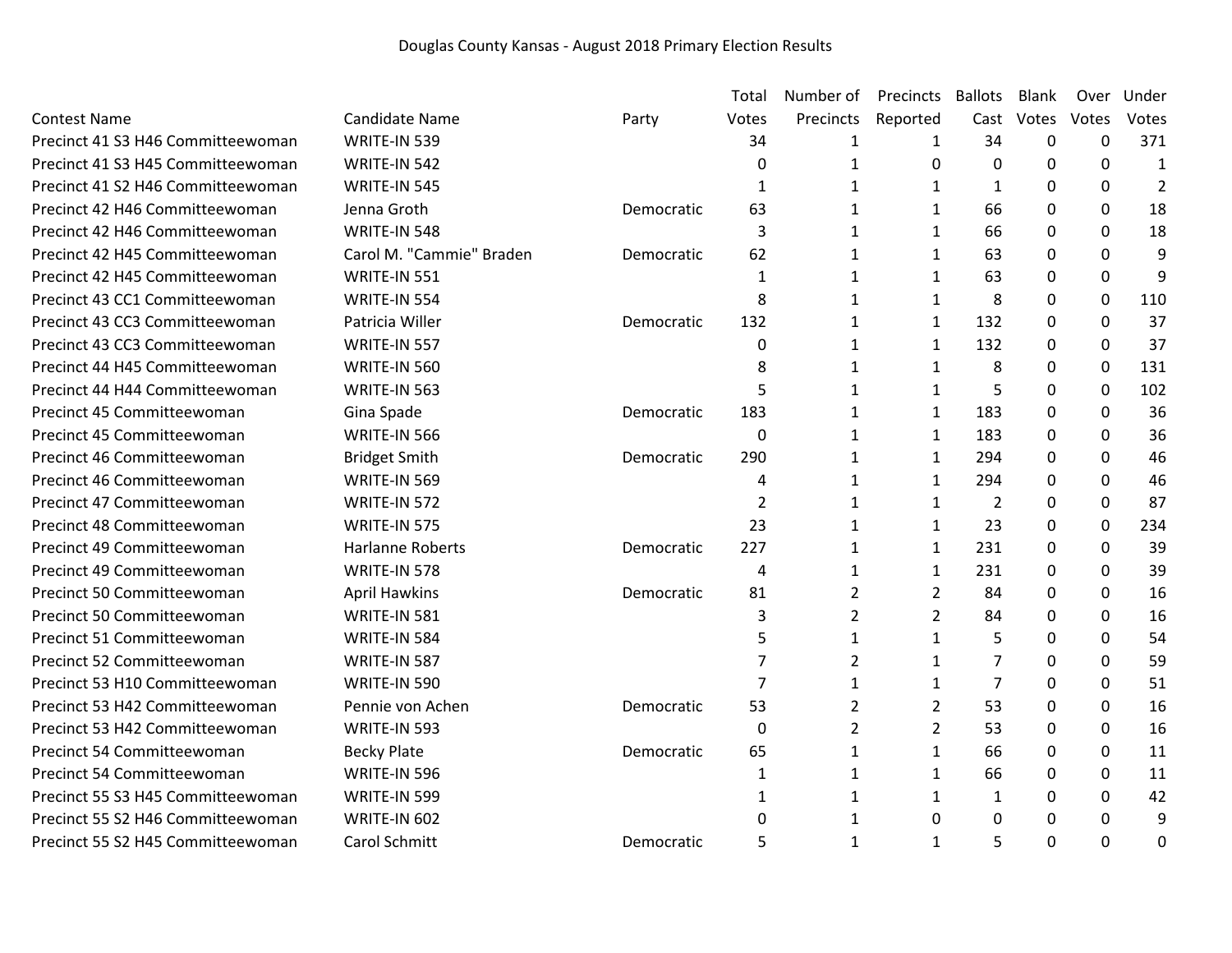|                                    |                       |            | Total          | Number of    | Precincts    | <b>Ballots</b> | Blank       | Over        | Under          |
|------------------------------------|-----------------------|------------|----------------|--------------|--------------|----------------|-------------|-------------|----------------|
| <b>Contest Name</b>                | <b>Candidate Name</b> | Party      | Votes          | Precincts    | Reported     | Cast           | Votes       | Votes       | Votes          |
| Precinct 55 S2 H45 Committeewoman  | WRITE-IN 605          |            | 0              | 1            | 1            | 5              | $\mathbf 0$ | $\mathbf 0$ | $\mathbf 0$    |
| Precinct 56 S19 Committeewoman     | <b>Terry Manies</b>   | Democratic | 107            | 1            | $\mathbf{1}$ | 107            | $\Omega$    | 0           | 21             |
| Precinct 56 S19 Committeewoman     | WRITE-IN 608          |            | 0              | 1            | $\mathbf{1}$ | 107            | 0           | 0           | 21             |
| Precinct 56 S2 Committeewoman      | WRITE-IN 611          |            | 1              | 1            | 0            | $\mathbf{1}$   | 0           | 0           | 24             |
| Precinct 57 S2 Committeewoman      | Emily A. Peters       | Democratic | 67             | 1            | $\mathbf{1}$ | 67             | 0           | 0           | 20             |
| Precinct 57 S2 Committeewoman      | WRITE-IN 614          |            | 0              | 1            | $\mathbf{1}$ | 67             | 0           | 0           | 20             |
| Precinct 57 S19 Committeewoman     | WRITE-IN 617          |            | 0              | 1            | 0            | 0              | 0           | 0           | 22             |
| Precinct 58 Committeewoman         | WRITE-IN 620          |            | 4              | 1            | $\mathbf{1}$ | 4              | 0           | 0           | 38             |
| Precinct 59 H54 Committeewoman     | WRITE-IN 623          |            | 3              | 1            | $\mathbf{1}$ | 3              | $\Omega$    | 0           | 20             |
| Precinct 59 H45 Committeewoman     | Karen A. Johns        | Democratic | 36             | 1            | 1            | 36             | 0           | 0           | 7              |
| Precinct 59 H45 Committeewoman     | WRITE-IN 626          |            | $\Omega$       | 1            | $\mathbf{1}$ | 36             | 0           | 0           | 7              |
| Precinct 60 Committeewoman         | WRITE-IN 629          |            | 5              | 1            | $\mathbf{1}$ | 5              | 0           | 0           | 119            |
| Precinct 61 Committeewoman         | WRITE-IN 632          |            | 8              | $\mathbf{1}$ | $\mathbf{1}$ | 8              | 0           | 0           | 124            |
| Precinct 62 Committeewoman         | WRITE-IN 635          |            | 8              | 1            | $\mathbf{1}$ | 8              | 0           | 0           | 121            |
| Precinct 63 Committeewoman         | WRITE-IN 638          |            | 8              | 1            | $\mathbf{1}$ | 8              | 0           | 0           | 96             |
| Precinct 64 H45 Committeewoman     | M.J. Brune            | Democratic | 32             | 1            | 1            | 34             | 0           | 0           | 8              |
| Precinct 64 H45 Committeewoman     | WRITE-IN 641          |            | $\overline{2}$ | 1            | $\mathbf{1}$ | 34             | 0           | 0           | 8              |
| Precinct 64 H46 Committeewoman     | WRITE-IN 644          |            | 0              | 1            | 0            | 0              | 0           | 0           | $\mathbf 0$    |
| Precinct 65 H10 Committeewoman     | WRITE-IN 647          |            | $\overline{2}$ | 1            | $\mathbf{1}$ | $\overline{2}$ | 0           | 0           | 68             |
| Precinct 65 H46 Committeewoman     | WRITE-IN 650          |            | $\overline{2}$ | 1            | $\mathbf{1}$ | $\overline{2}$ | 0           | 0           | 12             |
| Precinct 65 S2 H46 Committeewoman  | WRITE-IN 653          |            | $\Omega$       | $\mathbf{1}$ | 0            | 0              | 0           | 0           | $\overline{2}$ |
| Precinct 66 S19 H45 Committeewoman | WRITE-IN 656          |            | 3              | 1            | 1            | 3              | 0           | 0           | 31             |
| Precinct 66 S3 H44 Committeewoman  | WRITE-IN 659          |            | 0              | 1            | 0            | 0              | 0           | 0           | 1              |
| Precinct 66 S3 H45 Committeewoman  | WRITE-IN 662          |            | 0              | 1            | 0            | 0              | 0           | 0           | $\overline{2}$ |
| Precinct 66 S19 H10 Committeewoman | WRITE-IN 665          |            | 3              | 1            | 1            | 3              | 0           | 0           | 40             |
| Precinct 66 S3 H10 Committeewoman  | WRITE-IN 668          |            | $\overline{2}$ | 1            | 1            | $\overline{2}$ | 0           | 0           | 20             |
| Precinct 67 S19 H54 Committeewoman | WRITE-IN 671          |            | 3              | 1            | 1            | 3              | 0           | 0           | 25             |
| Precinct 67 S19 H45 Committeewoman | Nancy Noyes-Ward      | Democratic | 52             | 1            | $\mathbf{1}$ | 52             | 0           | 0           | 19             |
| Precinct 67 S19 H45 Committeewoman | WRITE-IN 674          |            | $\Omega$       | 1            | $\mathbf{1}$ | 52             | $\Omega$    | 0           | 19             |
| Precinct 67 S3 H45 Committeewoman  | WRITE-IN 677          |            | 4              | 1            | $\mathbf{1}$ | 4              | 0           | 0           | $\overline{7}$ |
| Precinct 67 S3 H54 Committeewoman  | WRITE-IN 680          |            | 1              | 1            | 1            | 1              | $\Omega$    | 0           | 11             |
| Precinct 70 Committeewoman         | WRITE-IN 683          |            | 1              | 1            | $\Omega$     | $\mathbf{1}$   | $\Omega$    | $\Omega$    | 0              |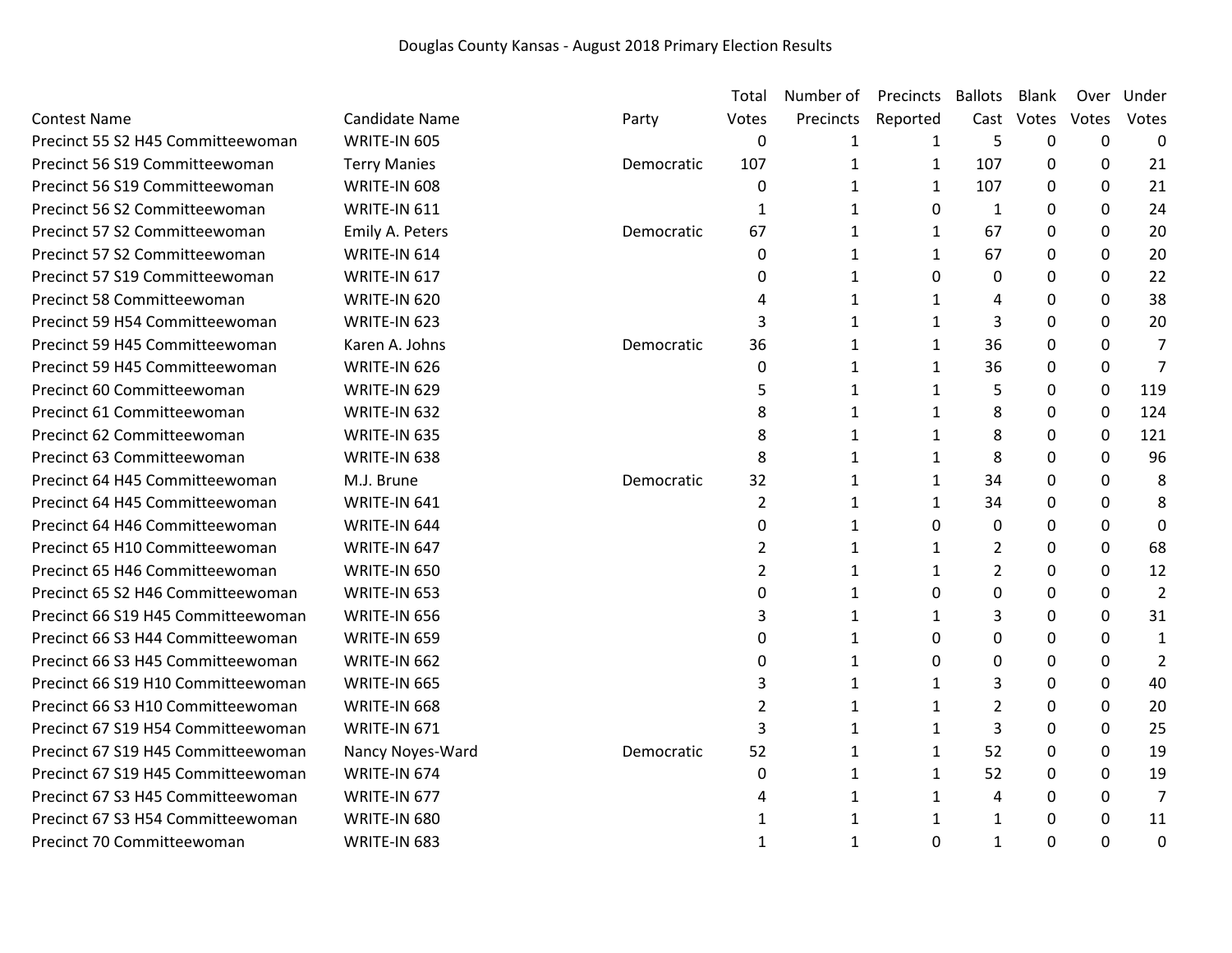|                            |                                    |            | Total        | Number of    | Precincts    | <b>Ballots</b> | <b>Blank</b> | Over             | Under |
|----------------------------|------------------------------------|------------|--------------|--------------|--------------|----------------|--------------|------------------|-------|
| <b>Contest Name</b>        | <b>Candidate Name</b>              | Party      | Votes        | Precincts    | Reported     | Cast           | Votes        | Votes            | Votes |
| Precinct 71 Committeewoman | <b>Brooklynne Mosley</b>           | Democratic | 183          | 1            | 1            | 184            | 0            | $\boldsymbol{0}$ | 37    |
| Precinct 71 Committeewoman | WRITE-IN 686                       |            | $\mathbf{1}$ | $\mathbf{1}$ | 1            | 184            | 0            | 0                | 37    |
| Precinct 74 Committeewoman | WRITE-IN 689                       |            | 8            | 1            | 1            | 8              | 0            | 0                | 186   |
| Precinct 76 Committeewoman | WRITE-IN 692                       |            | 0            | 1            | 0            | 0              | 0            | $\pmb{0}$        | 3     |
| Precinct 77 Committeewoman | WRITE-IN 695                       |            | 8            | $\mathbf{1}$ | $\mathbf{1}$ | 8              | 0            | 0                | 83    |
| US Rep 2nd Dist            | Vernon J. Fields                   | Republican | 371          | 99           | 95           | 7844           | 0            | 5                | 777   |
| US Rep 2nd Dist            | <b>Steve Fitzgerald</b>            | Republican | 760          | 99           | 95           | 7844           | 0            | 5                | 777   |
| US Rep 2nd Dist            | Kevin Jones                        | Republican | 1400         | 99           | 95           | 7844           | 0            | 5                | 777   |
| US Rep 2nd Dist            | Doug Mays                          | Republican | 602          | 99           | 95           | 7844           | 0            | 5                | 777   |
| US Rep 2nd Dist            | Dennis Pyle                        | Republican | 615          | 99           | 95           | 7844           | 0            | 5                | 777   |
| US Rep 2nd Dist            | Caryn Tyson                        | Republican | 1744         | 99           | 95           | 7844           | 0            | 5                | 777   |
| US Rep 2nd Dist            | <b>Steve Watkins</b>               | Republican | 2352         | 99           | 95           | 7844           | 0            | 5                | 777   |
| Gov and Lt Gov             | Jeff Colyer Tracey Mann            | Republican | 4382         | 99           | 95           | 8543           | 0            | 0                | 83    |
| Gov and Lt Gov             | Kris Kobach Wink Hartman           | Republican | 2564         | 99           | 95           | 8543           | 0            | 0                | 83    |
| Gov and Lt Gov             | Patrick "PK" Kucera Patricia Reitz | Republican | 70           | 99           | 95           | 8543           | 0            | 0                | 83    |
| Gov and Lt Gov             | Tyler Ruzich Dominic Scavuzzo      | Republican | 56           | 99           | 95           | 8543           | 0            | 0                | 83    |
| Gov and Lt Gov             | Ken Selzer Jen Sanderson           | Republican | 441          | 99           | 95           | 8543           | $\Omega$     | 0                | 83    |
| Gov and Lt Gov             | Joseph Tutera Jr. Phillip Clemente | Republican | 26           | 99           | 95           | 8543           | 0            | $\pmb{0}$        | 83    |
| Gov and Lt Gov             | Jim Barnett Rosie Hansen           | Republican | 1004         | 99           | 95           | 8543           | 0            | 0                | 83    |
| Secretary of State         | Keith Esau                         | Republican | 960          | 99           | 95           | 6997           | 0            | $\overline{2}$   | 1627  |
| Secretary of State         | Craig McCullah                     | Republican | 835          | 99           | 95           | 6997           | 0            | $\overline{2}$   | 1627  |
| Secretary of State         | Scott Schwab                       | Republican | 2303         | 99           | 95           | 6997           | 0            | $\overline{2}$   | 1627  |
| Secretary of State         | Dennis Taylor                      | Republican | 1758         | 99           | 95           | 6997           | 0            | 2                | 1627  |
| Secretary of State         | Randy Duncan                       | Republican | 1141         | 99           | 95           | 6997           | 0            | $\overline{2}$   | 1627  |
| <b>Atty General</b>        | Derek Schmidt                      | Republican | 6071         | 99           | 94           | 6071           | 0            | 0                | 2555  |
| <b>State Treasurer</b>     | Jake LaTurner                      | Republican | 5487         | 99           | 92           | 5487           | 0            | 0                | 3139  |
| Ins Commissioner           | Vicki Schmidt                      | Republican | 4642         | 99           | 95           | 7364           | 0            | 4                | 1258  |
| Ins Commissioner           | <b>Clark Shultz</b>                | Republican | 2722         | 99           | 95           | 7364           | 0            | 4                | 1258  |
| <b>SBOE Dist 1</b>         | Michael Powell                     | Republican | 2115         | 37           | 33           | 2115           | 0            | 0                | 1028  |
| State Rep 10               | WRITE-IN 113                       |            | 111          | 19           | 15           | 111            | 0            | 0                | 1776  |
| State Rep 42               | Jim Karleskint                     | Republican | 307          | 7            | 7            | 571            | 0            | 0                | 49    |
| State Rep 42               | Lance Neelly                       | Republican | 264          | 7            | 7            | 571            | 0            | 0                | 49    |
|                            |                                    |            |              |              |              |                |              |                  |       |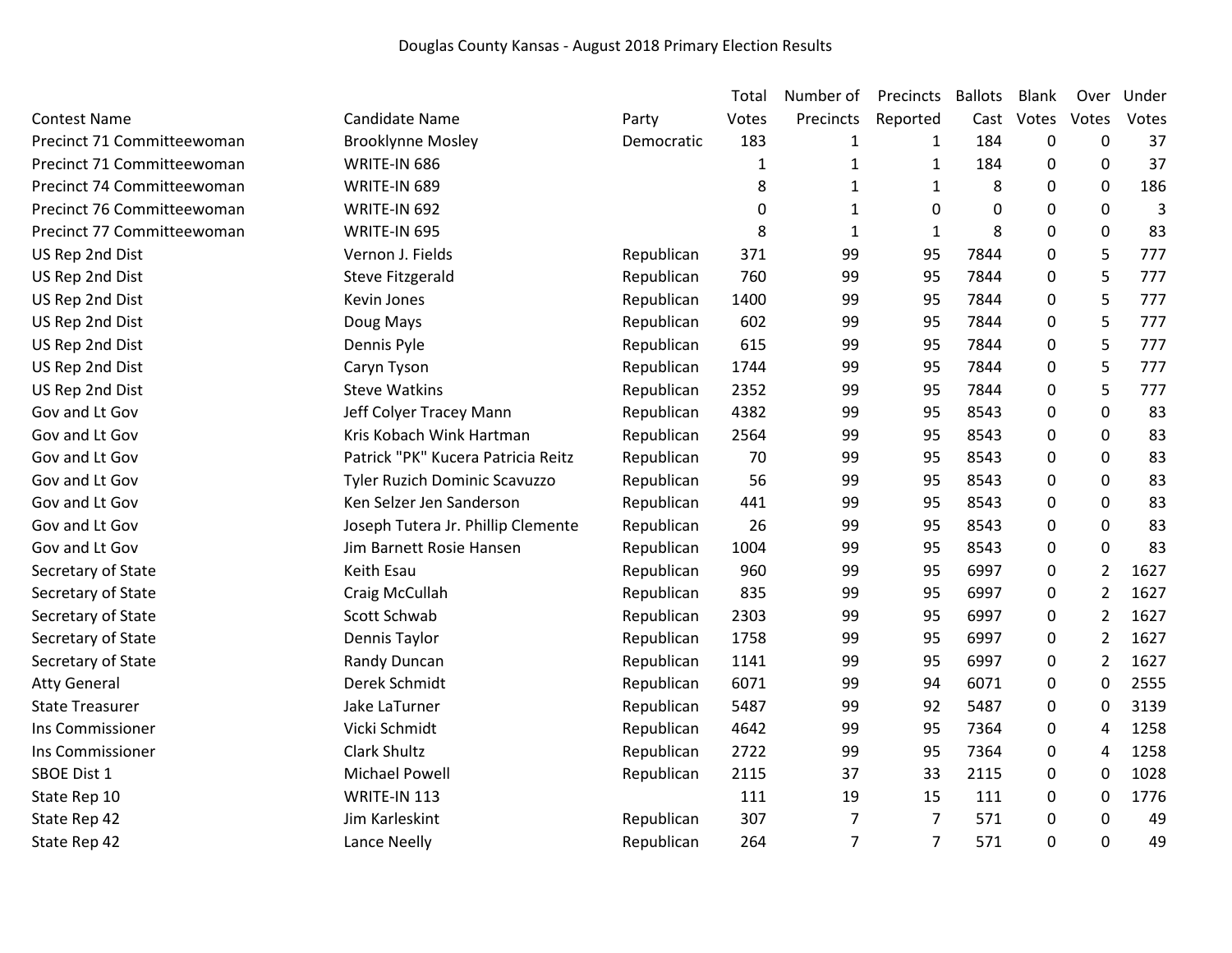|                                 |                        |            | Total          | Number of      | Precincts      | <b>Ballots</b> | <b>Blank</b> | Over             | Under        |
|---------------------------------|------------------------|------------|----------------|----------------|----------------|----------------|--------------|------------------|--------------|
| <b>Contest Name</b>             | <b>Candidate Name</b>  | Party      | Votes          | Precincts      | Reported       | Cast           | Votes        | Votes            | Votes        |
| State Rep 44                    | WRITE-IN 119           |            | 112            | 16             | 13             | 112            | 0            | $\mathbf 0$      | 2020         |
| State Rep 45                    | Cynthia Smith          | Republican | 1404           | 29             | 27             | 2480           | 0            | $\boldsymbol{0}$ | 464          |
| State Rep 45                    | <b>Ronald Thacker</b>  | Republican | 1076           | 29             | 27             | 2480           | 0            | 0                | 464          |
| State Rep 46                    | WRITE-IN 125           |            | 72             | 25             | 19             | 72             | 0            | $\mathbf 0$      | 794          |
| State Rep 54                    | Ken Corbet             | Republican | 131            | 3              | 3              | 131            | 0            | $\boldsymbol{0}$ | 46           |
| <b>County Commission Dist 1</b> | WRITE-IN 749           |            | 117            | 25             | 22             | 117            | 0            | $\boldsymbol{0}$ | 1863         |
| Clinton Twp Clerk               | David B. Devore        | Republican | 104            | 1              | 1              | 104            | 0            | $\mathbf 0$      | 26           |
| <b>Eudora Twp Clerk</b>         | WRITE-IN 725           |            | 18             | 4              | $\overline{2}$ | 18             | 0            | 0                | 191          |
| <b>Grant Twp Clerk</b>          | Randy Hartford         | Republican | 18             | 3              | $\overline{2}$ | 18             | 0            | $\mathbf 0$      | 14           |
| Kanwaka Twp Clerk               | Jeanne M. Waisner      | Republican | 181            | $\overline{2}$ | $\overline{2}$ | 181            | 0            | $\mathbf 0$      | 42           |
| Lecompton Twp Clerk             | <b>Michael Stewart</b> | Republican | 218            | 3              | 3              | 218            | 0            | $\Omega$         | 35           |
| Marion Twp Clerk                | Franklin A. Rhodes     | Republican | 121            | $\overline{2}$ | 2              | 121            | 0            | $\mathbf 0$      | 14           |
| Palmyra Twp Clerk               | Donna L. Cumley        | Republican | 598            | 4              | 4              | 598            | 0            | $\mathbf 0$      | 182          |
| Wakarusa Twp Clerk              | WRITE-IN 743           |            | 21             | 10             | 5              | 21             | 0            | 0                | 337          |
| <b>Willow Springs Twp Clerk</b> | Clint Hornberger       | Republican | 189            | 4              | 4              | 189            | 0            | 0                | 27           |
| Pct Committeeman 6              | John M. McFarland      | Republican | 99             | 1              | 1              | 102            | 0            | 1                | 47           |
| Pct Committeeman 6              | <b>WRITE-IN 131</b>    |            | 3              | 1              | 1              | 102            | 0            | 1                | 47           |
| Pct 1 Committeeman              | Earl L. Haehl          | Republican | 6              | $\mathbf{1}$   | $\mathbf{1}$   | 23             | 0            | 0                | 21           |
| Pct 1 Committeeman              | Christopher F. Burger  | Republican | 16             | 1              | 1              | 23             | 0            | 0                | 21           |
| Pct 1 Committeeman              | WRITE-IN 148           |            | 1              | 1              | 1              | 23             | 0            | 0                | 21           |
| Pct 2 Committeeman              | <b>WRITE-IN 151</b>    |            | 6              | $\mathbf{1}$   | 1              | 6              | 0            | 0                | 52           |
| Pct 3 Committeeman              | WRITE-IN 154           |            | 3              | $\mathbf{1}$   | 1              | 3              | 0            | 0                | 59           |
| Pct 4 Committeeman              | WRITE-IN 157           |            | 1              | 1              | $\mathbf{1}$   | $\mathbf{1}$   | 0            | $\mathbf 0$      | 47           |
| Pct 5 Committeeman              | <b>WRITE-IN 160</b>    |            | 3              | $\mathbf{1}$   | $\mathbf{1}$   | 3              | 0            | $\pmb{0}$        | 105          |
| Pct 7 Committeeman              | James Dunn             | Republican | 10             | $\mathbf{1}$   | 1              | 11             | 0            | 0                | 8            |
| Pct 7 Committeeman              | WRITE-IN 164           |            | 1              | $\mathbf{1}$   | $\mathbf{1}$   | 11             | 0            | 0                | 8            |
| Pct 8 Committeeman              | <b>WRITE-IN 167</b>    |            | 3              | 1              | $\mathbf{1}$   | 3              | 0            | 0                | 16           |
| Pct 9 Commiteeman               | Mark A. Buhler         | Republican | 20             | $\mathbf{1}$   | $\mathbf{1}$   | 21             | 0            | $\mathbf 0$      | 6            |
| Pct 9 Commiteeman               | <b>WRITE-IN 170</b>    |            | 1              | 1              | 1              | 21             | 0            | 0                | 6            |
| Pct 10 Committeeman             | WRITE-IN 173           |            | $\overline{2}$ | 1              | 1              | $\overline{2}$ | 0            | 0                | $\mathbf{1}$ |
| Pct 11 Committeeman             | WRITE-IN 176           |            | 1              | $\mathbf{1}$   | 0              | $\mathbf{1}$   | 0            | $\mathbf 0$      | 57           |
| Pct 12 Committeeman             | John Mathews           | Republican | 54             | $\mathbf{1}$   | $\mathbf{1}$   | 91             | 0            | 0                | 28           |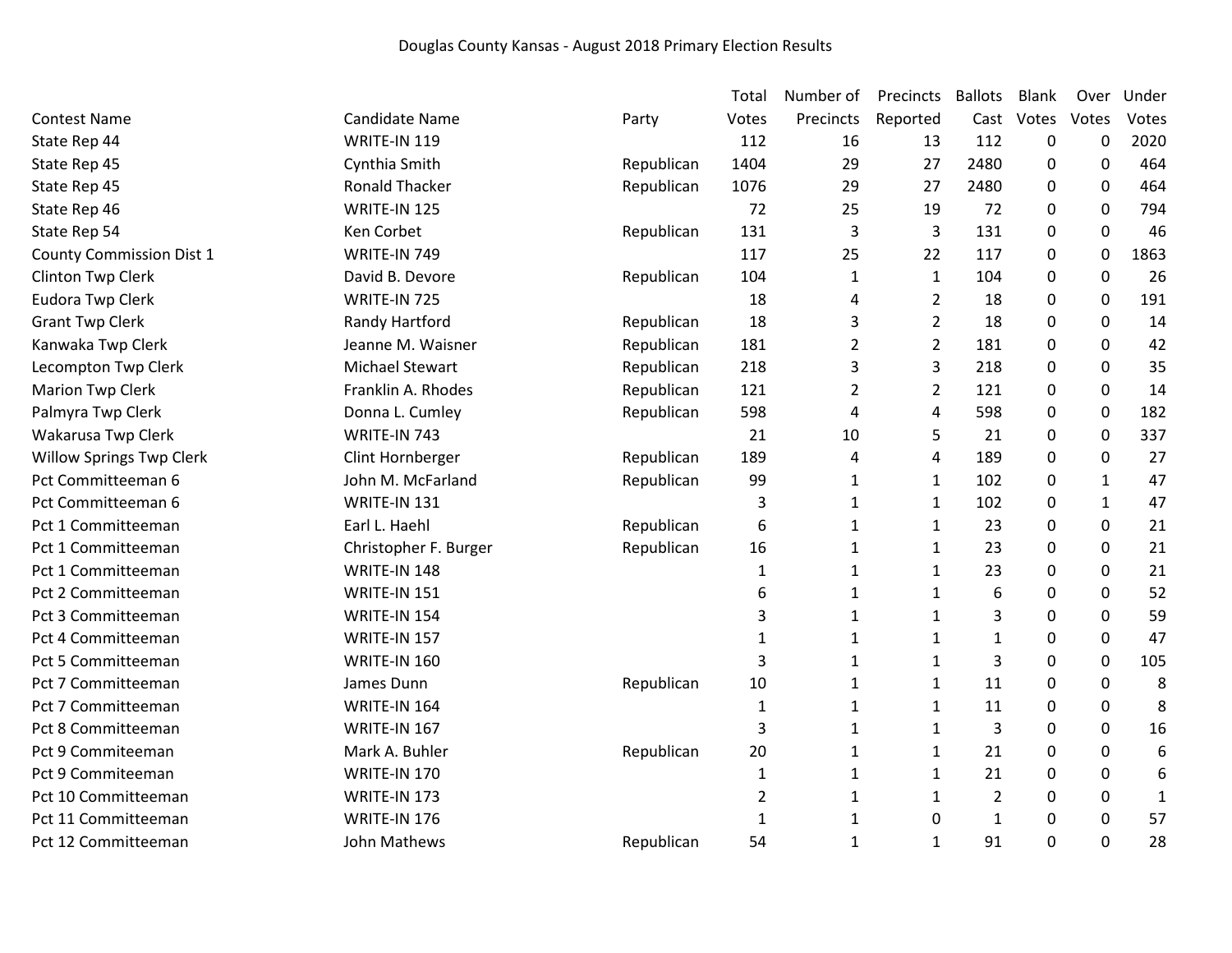|                             |                       |            | Total          | Number of    | Precincts    | <b>Ballots</b> | <b>Blank</b> | Over             | Under |
|-----------------------------|-----------------------|------------|----------------|--------------|--------------|----------------|--------------|------------------|-------|
| <b>Contest Name</b>         | <b>Candidate Name</b> | Party      | Votes          | Precincts    | Reported     | Cast           | Votes        | Votes            | Votes |
| Pct 12 Committeeman         | Richard L. Todd       | Republican | 37             | $\mathbf 1$  | 1            | 91             | 0            | $\mathbf 0$      | 28    |
| Pct 12 Committeeman         | WRITE-IN 179          |            | 0              | $\mathbf{1}$ | 1            | 91             | 0            | $\boldsymbol{0}$ | 28    |
| Pct 13 Committeeman         | WRITE-IN 182          |            | 5              | 1            | 1            | 5              | 0            | 0                | 166   |
| Pct 14 Committeeman         | WRITE-IN 185          |            | 10             | $\mathbf{1}$ | $\mathbf{1}$ | 10             | 0            | 0                | 180   |
| Pct 15 Committeeman         | WRITE-IN 188          |            | 7              | $\mathbf{1}$ | $\mathbf{1}$ | $\overline{7}$ | 0            | $\mathbf 0$      | 107   |
| Pct 16 Committeeman         | WRITE-IN 191          |            | 5              | $\mathbf{1}$ | $\mathbf{1}$ | 5              | 0            | $\boldsymbol{0}$ | 107   |
| Pct 17 Committeeman         | James "Jim" White     | Republican | 116            | $\mathbf{1}$ | $\mathbf{1}$ | 119            | 0            | $\boldsymbol{0}$ | 75    |
| Pct 17 Committeeman         | WRITE-IN 194          |            | 3              | 1            | 1            | 119            | 0            | 0                | 75    |
| Pct 18 Committeeman         | Jeffrey E. Smith      | Republican | 124            | $\mathbf{1}$ | 1            | 125            | 0            | $\mathbf 0$      | 108   |
| Pct 18 Committeeman         | WRITE-IN 197          |            | $\mathbf{1}$   | $\mathbf{1}$ | 1            | 125            | $\Omega$     | $\mathbf 0$      | 108   |
| Pct 19 Committeeman         | Wayne R. Whitney      | Republican | 151            | $\mathbf{1}$ | 1            | 154            | 0            | $\boldsymbol{0}$ | 123   |
| Pct 19 Committeeman         | WRITE-IN 698          |            | 3              | $\mathbf{1}$ | $\mathbf{1}$ | 154            | 0            | $\mathbf 0$      | 123   |
| Pct 20 Commiteeman          | Kevin Oneslager       | Republican | 121            | 1            | 1            | 124            | 0            | 0                | 97    |
| Pct 20 Commiteeman          | <b>WRITE-IN 701</b>   |            | 3              | $\mathbf{1}$ | $\mathbf{1}$ | 124            | 0            | $\mathbf 0$      | 97    |
| Pct 21 Committeeman         | WRITE-IN 704          |            | 3              | 1            | 1            | 3              | 0            | 0                | 76    |
| Pct 22 Committeeman         | WRITE-IN 707          |            | $\overline{2}$ | $\mathbf{1}$ | 1            | $\overline{2}$ | 0            | 0                | 92    |
| Pct 23 Committeeman         | WRITE-IN 710          |            | 1              | $\mathbf{1}$ | $\mathbf{1}$ | $\mathbf{1}$   | 0            | $\mathbf 0$      | 109   |
| Pct 24 Committeeman         | WRITE-IN 713          |            | 5              | 1            | 1            | 5              | 0            | $\mathbf 0$      | 104   |
| Pct 25 Committeeman         | WRITE-IN 716          |            | 0              | $\mathbf{1}$ | 0            | 0              | 0            | 0                | 9     |
| Pct 26 Committeeman         | WRITE-IN 719          |            | 1              | 1            | 0            | 1              | 0            | 0                | 54    |
| Precinct 27 Committeeman    | WRITE-IN 201          |            | 4              | $\mathbf{1}$ | 1            | 4              | 0            | 0                | 47    |
| Precinct 28 Committeeman    | Robert Joseph Senecal | Republican | 34             | $\mathbf{1}$ | 1            | 34             | 0            | 0                | 15    |
| Precinct 28 Committeeman    | WRITE-IN 204          |            | $\mathbf 0$    | $\mathbf{1}$ | $\mathbf{1}$ | 34             | 0            | 0                | 15    |
| Precinct 29 Committeeman    | WRITE-IN 207          |            | 1              | $\mathbf{1}$ | $\mathbf{1}$ | $\mathbf{1}$   | 0            | 0                | 73    |
| Precinct 30 S2 Committeeman | WRITE-IN 210          |            | 0              | 1            | $\Omega$     | 0              | 0            | 0                | 35    |
| Precinct 30 S3 Committeeman | WRITE-IN 213          |            | 1              | $\mathbf{1}$ | $\mathbf{1}$ | 1              | 0            | 0                | 15    |
| Precinct 31 Committeeman    | Clint W. Olson        | Republican | 64             | $\mathbf{1}$ | $\mathbf{1}$ | 64             | 0            | $\mathbf 0$      | 69    |
| Precinct 31 Committeeman    | WRITE-IN 216          |            | $\mathbf 0$    | $\mathbf{1}$ | $\mathbf{1}$ | 64             | 0            | 0                | 69    |
| Precinct 32 Committeeman    | WRITE-IN 219          |            | 2              | $\mathbf{1}$ | $\mathbf{1}$ | 2              | 0            | 0                | 41    |
| Precinct 33 Committeeman    | WRITE-IN 222          |            | 4              | 1            | 1            | 4              | 0            | 0                | 57    |
| Precinct 34 S2 Committeeman | <b>William Keel</b>   | Republican | 34             | 1            | 1            | 35             | 0            | 0                | 13    |
| Precinct 34 S2 Committeeman | WRITE-IN 225          |            | 1              | 1            | 1            | 35             | 0            | 0                | 13    |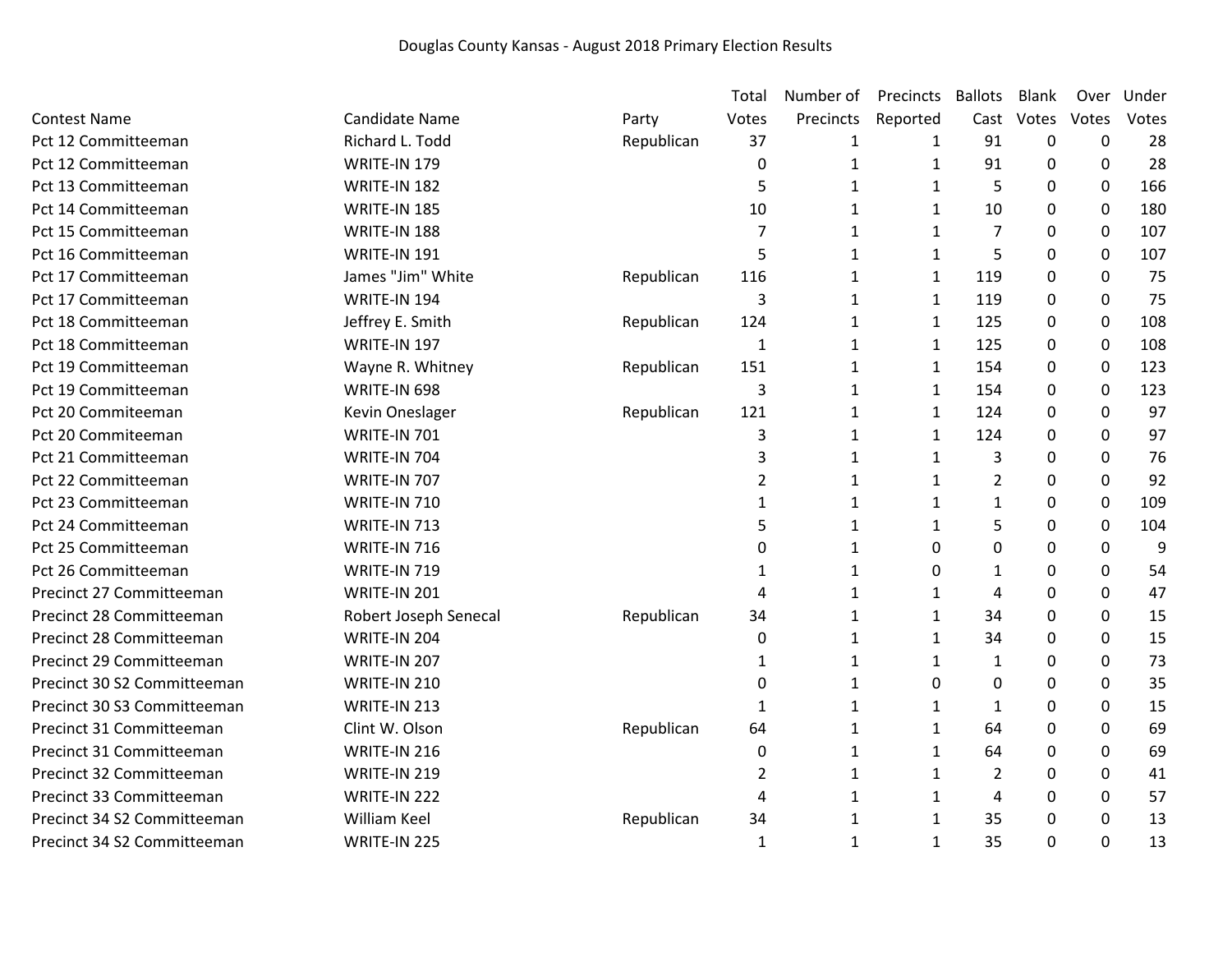|                                 |                         |            | Total          | Number of | Precincts      | <b>Ballots</b> | Blank    | Over        | Under |
|---------------------------------|-------------------------|------------|----------------|-----------|----------------|----------------|----------|-------------|-------|
| <b>Contest Name</b>             | <b>Candidate Name</b>   | Party      | Votes          | Precincts | Reported       | Cast           | Votes    | Votes       | Votes |
| Precinct 34 S3 Committeeman     | WRITE-IN 228            |            | 0              | 1         | 0              | 0              | 0        | 0           | 6     |
| Precinct 35 S2 Committeeman     | WRITE-IN 231            |            | 3              | 1         | 1              | 3              | 0        | 0           | 56    |
| Precinct 35 S3 Committeeman     | Sammy Lee Hunsaker      | Republican | 3              | 1         | 1              | 3              | 0        | $\mathbf 0$ | 0     |
| Precinct 35 S3 Committeeman     | WRITE-IN 234            |            | 0              | 1         | $\mathbf{1}$   | 3              | 0        | $\mathbf 0$ | 0     |
| Precinct 36 Committeeman        | WRITE-IN 237            |            | 3              | 1         | $\mathbf{1}$   | 3              | 0        | $\mathbf 0$ | 39    |
| Precinct 37 Committeeman        | WRITE-IN 240            |            | 5              | 1         | $\mathbf{1}$   | 5              | 0        | 0           | 100   |
| Precinct 38 Committeeman        | WRITE-IN 243            |            | $\overline{7}$ | 1         | $\mathbf{1}$   | 7              | 0        | 0           | 157   |
| Precinct 39 Committeeman        | WRITE-IN 246            |            | 3              | 1         | $\mathbf{1}$   | 3              | 0        | $\mathbf 0$ | 45    |
| Precinct 40 Committeeman        | WRITE-IN 249            |            | 1              | 1         | $\mathbf{1}$   | $\mathbf{1}$   | $\Omega$ | 0           | 28    |
| Precinct 41 S3 H46 Committeeman | <b>Byron Edmondson</b>  | Republican | 59             | 1         | $\mathbf{1}$   | 62             | $\Omega$ | $\mathbf 0$ | 38    |
| Precinct 41 S3 H46 Committeeman | WRITE-IN 252            |            | 3              | 1         | $\mathbf{1}$   | 62             | $\Omega$ | $\mathbf 0$ | 38    |
| Precinct 41 S3 H45 Committeeman | WRITE-IN 255            |            | 0              | 1         | 0              | $\Omega$       | 0        | $\mathbf 0$ | 0     |
| Precinct 41 S2 H46 Committeeman | WRITE-IN 258            |            | 0              | 1         | 0              | 0              | 0        | 0           | 1     |
| Precinct 42 H46 Committeeman    | WRITE-IN 261            |            | $\overline{2}$ | 1         | $\mathbf{1}$   | 2              | 0        | 0           | 25    |
| Precinct 42 H45 Committeeman    | Reese L. Todd           | Republican | 36             | 1         | $\mathbf{1}$   | 36             | 0        | $\mathbf 0$ | 20    |
| Precinct 42 H45 Committeeman    | WRITE-IN 264            |            | 0              | 1         | $\mathbf{1}$   | 36             | 0        | $\mathbf 0$ | 20    |
| Precinct 43 CC1 Committeeman    | WRITE-IN 267            |            | 4              | 1         | $\mathbf{1}$   | 4              | 0        | 0           | 98    |
| Precinct 43 CC3 Committeeman    | WRITE-IN 270            |            | 7              | 1         | $\mathbf{1}$   | 7              | 0        | 0           | 122   |
| Precinct 44 H45 Committeeman    | WRITE-IN 273            |            | 7              | 1         | $\mathbf{1}$   | 7              | 0        | $\mathbf 0$ | 74    |
| Precinct 44 H44 Committeeman    | Herschel D. Lewis       | Republican | 40             | 1         | $\mathbf{1}$   | 40             | 0        | 0           | 21    |
| Precinct 44 H44 Committeeman    | WRITE-IN 276            |            | $\Omega$       | 1         | $\mathbf{1}$   | 40             | 0        | $\Omega$    | 21    |
| Precinct 45 Committeeman        | Nathaniel Allen Unruh   | Republican | 117            | 1         | $\mathbf{1}$   | 118            | $\Omega$ | 0           | 91    |
| Precinct 45 Committeeman        | WRITE-IN 279            |            | 1              | 1         | $\mathbf{1}$   | 118            | 0        | $\mathbf 0$ | 91    |
| Precinct 46 Committeeman        | <b>Stanley McMechan</b> | Republican | 133            | 1         | $\mathbf{1}$   | 138            | 0        | 0           | 56    |
| Precinct 46 Committeeman        | WRITE-IN 282            |            | 5              | 1         | $\mathbf{1}$   | 138            | 0        | 0           | 56    |
| Precinct 47 Committeeman        | WRITE-IN 285            |            | 6              | 1         | 1              | 6              | 0        | 0           | 127   |
| Precinct 48 Committeeman        | WRITE-IN 288            |            | 8              | 1         | 1              | 8              | 0        | $\mathbf 0$ | 212   |
| Precinct 49 Committeeman        | WRITE-IN 291            |            | 14             | 1         | $\mathbf{1}$   | 14             | 0        | 0           | 315   |
| Precinct 50 Committeeman        | David G. Miller         | Republican | 182            | 2         | $\overline{2}$ | 189            | 0        | $\mathbf 0$ | 41    |
| Precinct 50 Committeeman        | WRITE-IN 294            |            | 7              | 2         | $\overline{2}$ | 189            | 0        | $\mathbf 0$ | 41    |
| Precinct 51 Committeeman        | WRITE-IN 297            |            | 7              | 1         | $\mathbf{1}$   | 7              | 0        | 0           | 123   |
| Precinct 52 Committeeman        | Robert F. Heschmeyer    | Republican | 70             | 2         | $\overline{2}$ | 71             | 0        | $\Omega$    | 26    |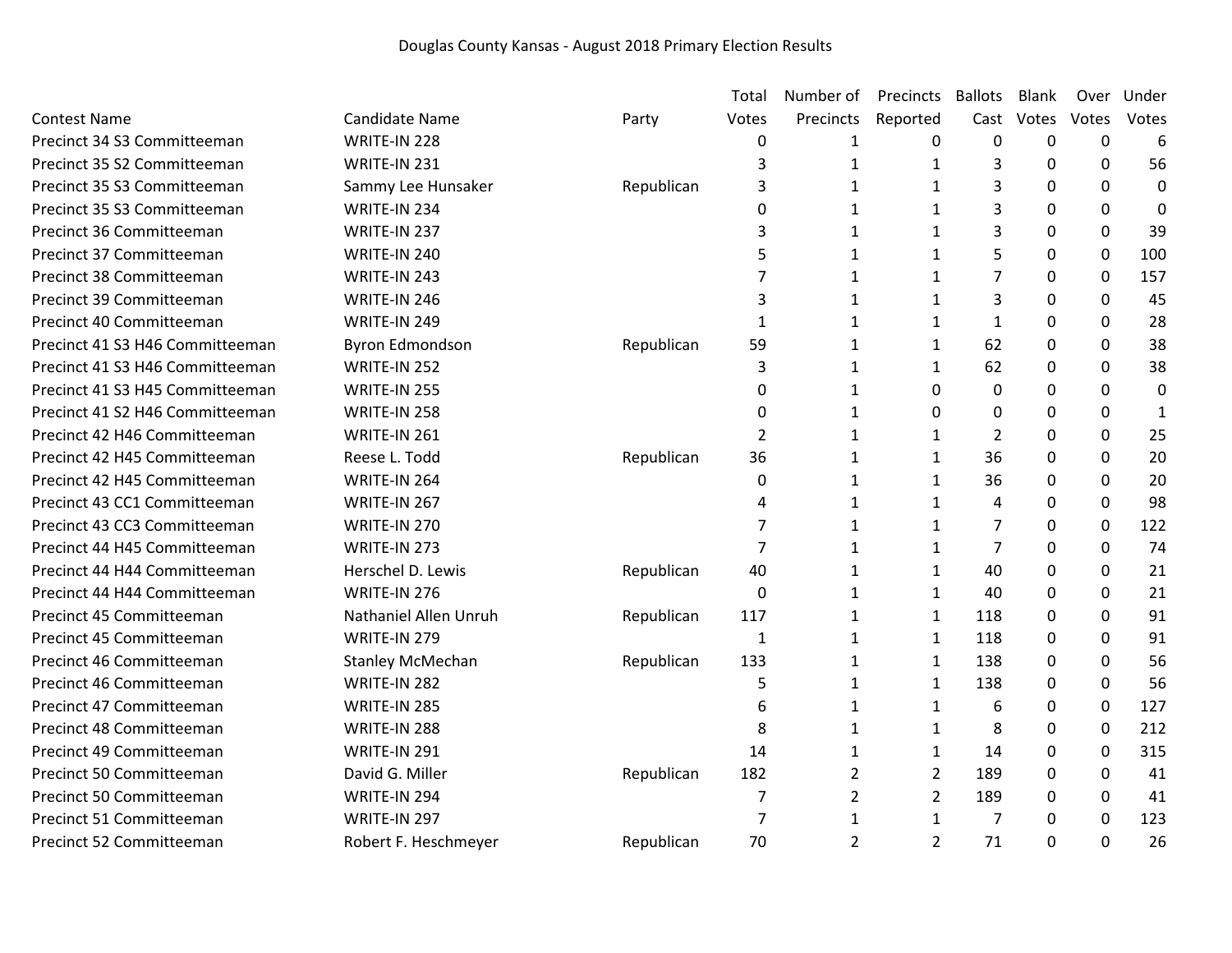|                                 |                       |            | Total          | Number of      | Precincts      | <b>Ballots</b> | Blank    | Over         | Under          |
|---------------------------------|-----------------------|------------|----------------|----------------|----------------|----------------|----------|--------------|----------------|
| <b>Contest Name</b>             | <b>Candidate Name</b> | Party      | Votes          | Precincts      | Reported       | Cast           | Votes    | Votes        | Votes          |
| Precinct 52 Committeeman        | WRITE-IN 300          |            | 1              | 2              | 2              | 71             | 0        | 0            | 26             |
| Precinct 53 H10 Committeeman    | Frank A. Male         | Republican | 102            | $\mathbf{1}$   | $\mathbf{1}$   | 103            | 0        | $\mathbf 0$  | 42             |
| Precinct 53 H10 Committeeman    | WRITE-IN 303          |            | 1              | 1              | $\mathbf{1}$   | 103            | 0        | 0            | 42             |
| Precinct 53 H42 Committeeman    | Clinton R. Lynn       | Republican | 37             | $\overline{2}$ | 2              | 118            | 0        | 0            | 25             |
| Precinct 53 H42 Committeeman    | Joseph A. Pyle        | Republican | 81             | $\overline{2}$ | $\overline{2}$ | 118            | 0        | 0            | 25             |
| Precinct 53 H42 Committeeman    | WRITE-IN 306          |            | 0              | $\overline{2}$ | $\overline{2}$ | 118            | 0        | $\mathbf 0$  | 25             |
| Precinct 54 Committeeman        | Daniel E. Thoennes    | Republican | 116            | 1              | $\mathbf{1}$   | 116            | 0        | 0            | 34             |
| Precinct 54 Committeeman        | WRITE-IN 309          |            | 0              | 1              | $\mathbf{1}$   | 116            | 0        | 0            | 34             |
| Precinct 55 S3 H45 Committeeman | WRITE-IN 312          |            | 1              | $\mathbf{1}$   | $\mathbf{1}$   | $\mathbf{1}$   | 0        | 0            | 21             |
| Precinct 55 S3 H46 Committeeman | WRITE-IN 315          |            | 0              | 1              | $\Omega$       | 0              | 0        | 0            | 5              |
| Precinct 55 S2 H45 Committeeman | WRITE-IN 318          |            | 1              | 1              | 0              | $\mathbf{1}$   | 0        | $\mathbf 0$  | 4              |
| Precinct 56 S19 Committeeman    | WRITE-IN 321          |            | 13             | 1              | $\mathbf{1}$   | 13             | 0        | 0            | 186            |
| Precinct 56 S2 Committeeman     | WRITE-IN 324          |            | $\mathbf{1}$   | $\mathbf{1}$   | $\mathbf{1}$   | $\mathbf{1}$   | 0        | $\mathbf 0$  | 23             |
| Precinct 57 S2 Committeeman     | <b>Ronald Thacker</b> | Republican | 109            | 1              | $\mathbf{1}$   | 114            | 0        | 0            | 35             |
| Precinct 57 S2 Committeeman     | WRITE-IN 327          |            | 5              | 1              | $\mathbf{1}$   | 114            | 0        | $\mathbf 0$  | 35             |
| Precinct 57 S19 Committeeman    | Paul M. Bahnmaier     | Republican | 41             | 1              | $\mathbf{1}$   | 43             | 0        | 0            | 4              |
| Precinct 57 S19 Committeeman    | WRITE-IN 330          |            | $\overline{2}$ | 1              | $\mathbf{1}$   | 43             | 0        | $\mathbf 0$  | 4              |
| Precinct 58 Committeeman        | Keith Noe             | Republican | 54             | 1              | $\mathbf{1}$   | 54             | 0        | $\mathbf 0$  | 3              |
| Precinct 58 Committeeman        | WRITE-IN 333          |            | 0              | 1              | $\mathbf{1}$   | 54             | 0        | 0            | 3              |
| Precinct 59 H54 Committeeman    | WRITE-IN 336          |            | 4              | 1              | $\mathbf{1}$   | 4              | 0        | 0            | 58             |
| Precinct 59 H45 Committeeman    | WRITE-IN 339          |            | 12             | 1              | $\mathbf{1}$   | 12             | 0        | $\mathbf{0}$ | 61             |
| Precinct 60 Committeeman        | Mike Todd             | Republican | 130            | $\mathbf{1}$   | $\mathbf{1}$   | 131            | 0        | 0            | 29             |
| Precinct 60 Committeeman        | WRITE-IN 342          |            | $\mathbf{1}$   | $\mathbf{1}$   | $\mathbf{1}$   | 131            | 0        | 0            | 29             |
| Precinct 61 Committeeman        | WRITE-IN 345          |            | 11             | 1              | $\mathbf{1}$   | 11             | 0        | $\mathbf 0$  | 191            |
| Precinct 62 Committeeman        | D. Kevin Surbaugh     | Republican | 161            | 1              | $\mathbf{1}$   | 163            | 0        | 0            | 63             |
| Precinct 62 Committeeman        | WRITE-IN 348          |            | $\overline{2}$ | 1              | $\mathbf{1}$   | 163            | $\Omega$ | 0            | 63             |
| Precinct 63 Committeeman        | WRITE-IN 351          |            | 8              | 1              | $\mathbf{1}$   | 8              | 0        | $\mathbf 0$  | 184            |
| Precinct 64 H45 Committeeman    | WRITE-IN 354          |            | 4              | 1              | $\mathbf{1}$   | 4              | 0        | $\mathbf 0$  | 65             |
| Precinct 64 H46 Committeeman    | WRITE-IN 357          |            | 0              | 1              | $\Omega$       | 0              | $\Omega$ | 0            | $\mathbf{1}$   |
| Precinct 65 H10 Committeeman    | WRITE-IN 360          |            | 2              | 1              | 1              | 2              | 0        | $\mathbf 0$  | 100            |
| Precinct 65 H46 Committeeman    | WRITE-IN 363          |            | 0              | 1              | 0              | 0              | 0        | $\mathbf 0$  | $\overline{2}$ |
| Precinct 65 S2 H46 Committeeman | WRITE-IN 366          |            | 0              | 1              | 0              | 0              | 0        | $\mathbf 0$  | 0              |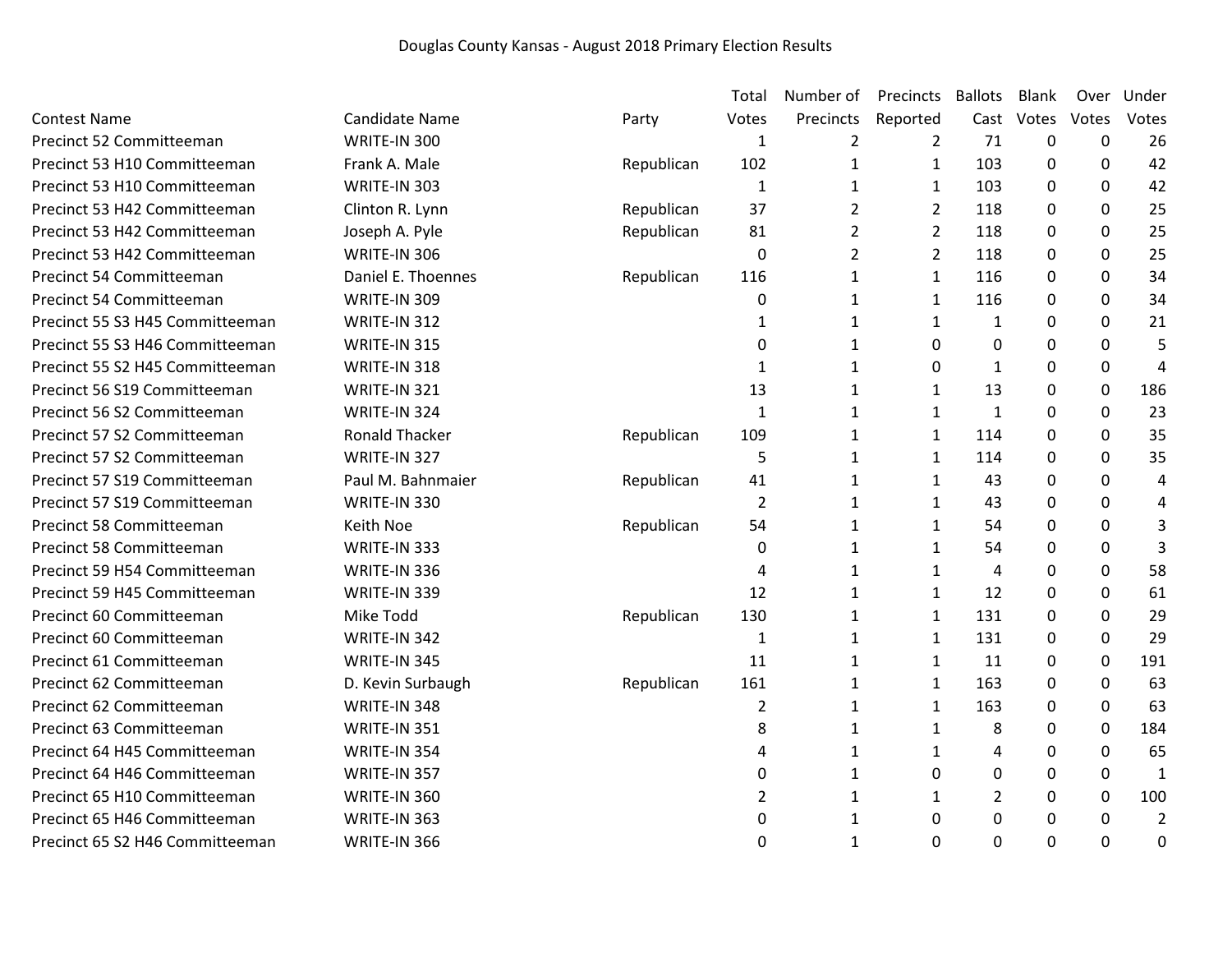|                                  |                       |            | Total          | Number of    | Precincts    | <b>Ballots</b> | Blank    | Over  | Under          |
|----------------------------------|-----------------------|------------|----------------|--------------|--------------|----------------|----------|-------|----------------|
| <b>Contest Name</b>              | <b>Candidate Name</b> | Party      | Votes          | Precincts    | Reported     | Cast           | Votes    | Votes | Votes          |
| Precinct 66 S19 H45 Committeeman | WRITE-IN 369          |            | 3              | 1            | 1            | 3              | 0        | 0     | 45             |
| Precinct 66 S3 H44 Committeeman  | WRITE-IN 372          |            | 0              | $\mathbf{1}$ | 0            | 0              | 0        | 0     | $\mathbf 0$    |
| Precinct 66 S3 H45 Committeeman  | WRITE-IN 375          |            | $\Omega$       | $\mathbf{1}$ | 0            | 0              | 0        | 0     | 0              |
| Precinct 66 S19 H10 Committeeman | WRITE-IN 378          |            | 2              | 1            | 1            | $\overline{2}$ | 0        | 0     | 87             |
| Precinct 66 S3 H10 Committeeman  | WRITE-IN 381          |            | $\Omega$       | 1            | 0            | 0              | 0        | 0     | 47             |
| Precinct 67 S19 H54 Committeeman | WRITE-IN 384          |            | 4              | 1            | 1            | 4              | 0        | 0     | 97             |
| Precinct 67 S19 H45 Committeeman | WRITE-IN 387          |            | 5              | 1            | 1            | 5              | 0        | 0     | 74             |
| Precinct 67 S3 H45 Committeeman  | WRITE-IN 390          |            | 0              | $\mathbf{1}$ | 0            | 0              | 0        | 0     | 22             |
| Precinct 67 S3 H54 Committeeman  | WRITE-IN 393          |            | 0              | 1            | 0            | 0              | 0        | 0     | 14             |
| Precinct 70 Committeeman         | WRITE-IN 396          |            | 0              | 1            | 0            | 0              | 0        | 0     | $\overline{2}$ |
| Precinct 71 Committeeman         | WRITE-IN 399          |            | 8              | 1            | 1            | 8              | 0        | 0     | 171            |
| Precinct 74 Committeeman         | WRITE-IN 402          |            | 8              | 1            | 1            | 8              | $\Omega$ | 0     | 186            |
| Precinct 76 Committeeman         | WRITE-IN 405          |            | 0              | 1            | 0            | 0              | 0        | 0     | 3              |
| Precinct 77 Committeeman         | WRITE-IN 408          |            | 4              | 1            | $\mathbf{1}$ | 4              | 0        | 0     | 61             |
| Precinct 1 Committeewoman        | WRITE-IN 411          |            | 3              | 1            | 0            | 3              | 0        | 0     | 41             |
| Precinct 2 Committeewoman        | WRITE-IN 414          |            | 5              | $\mathbf{1}$ | 1            | 5              | 0        | 0     | 53             |
| Precinct 3 Committeewoman        | WRITE-IN 417          |            | 0              | 1            | 0            | 0              | 0        | 0     | 62             |
| Precinct 4 Committeewoman        | WRITE-IN 420          |            | $\Omega$       | 1            | 0            | 0              | 0        | 0     | 48             |
| Precinct 5 Committeewoman        | WRITE-IN 423          |            | 3              | 1            | $\mathbf{1}$ | 3              | 0        | 0     | 105            |
| Precinct 6 Committeewoman        | WRITE-IN 426          |            | 7              | 1            | 1            | 7              | 0        | 0     | 143            |
| Precinct 7 Committeewoman        | Someone               | Republican | 0              | 1            | 1            | 3              | 0        | 0     | 16             |
| Precinct 7 Committeewoman        | WRITE-IN 429          |            | 3              | 1            | 1            | 3              | 0        | 0     | 16             |
| Precinct 8 Committeewoman        | WRITE-IN 432          |            | $\overline{2}$ | $\mathbf{1}$ | $\mathbf{1}$ | $\overline{2}$ | $\Omega$ | 0     | 17             |
| Precinct 9 Committeewoman        | WRITE-IN 435          |            | $\overline{2}$ | 1            | $\mathbf{1}$ | $\overline{2}$ | 0        | 0     | 25             |
| Precinct 10 Committeewoman       | WRITE-IN 438          |            | $\mathbf{1}$   | 1            | 1            | 1              | 0        | 0     | 2              |
| Precinct 11 Committeewoman       | WRITE-IN 441          |            | 1              | 1            | 0            | $\mathbf{1}$   | 0        | 0     | 57             |
| Precinct 12 Committeewoman       | Jeanne Mathews        | Republican | 71             | 1            | 1            | 72             | 0        | 0     | 47             |
| Precinct 12 Committeewoman       | WRITE-IN 444          |            | 1              | 1            | $\mathbf{1}$ | 72             | 0        | 0     | 47             |
| Precinct 13 Committeewoman       | WRITE-IN 447          |            | 3              | 1            | $\mathbf{1}$ | 3              | 0        | 0     | 168            |
| Precinct 14 Committeewoman       | Mary Lou Strong       | Republican | 125            | 1            | 1            | 128            | 0        | 0     | 62             |
| Precinct 14 Committeewoman       | WRITE-IN 450          |            | 3              | $\mathbf{1}$ | $\mathbf{1}$ | 128            | 0        | 0     | 62             |
| Precinct 15 Committeewoman       | WRITE-IN 453          |            | 5              | 1            | $\mathbf{1}$ | 5              | $\Omega$ | 0     | 109            |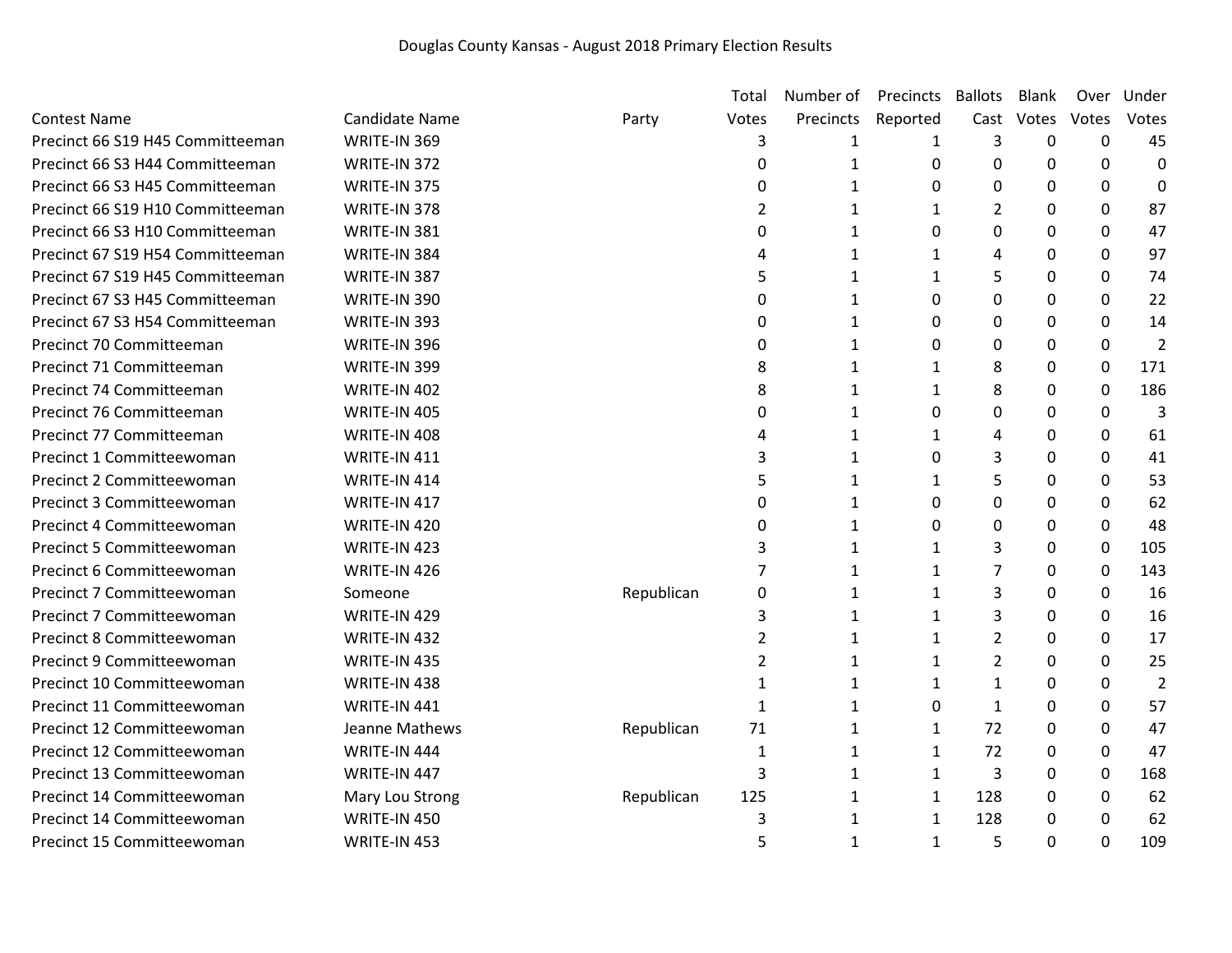|                               |                         |            | Total          | Number of | Precincts    | <b>Ballots</b> | Blank | Over         | Under       |
|-------------------------------|-------------------------|------------|----------------|-----------|--------------|----------------|-------|--------------|-------------|
| <b>Contest Name</b>           | <b>Candidate Name</b>   | Party      | Votes          | Precincts | Reported     | Cast           | Votes | Votes        | Votes       |
| Precinct 16 Committeewoman    | WRITE-IN 456            |            | 3              | 1         | 1            | 3              | 0     | 0            | 109         |
| Precinct 17 Committeewoman    | Kathleen Ammel          | Republican | 114            | 1         | $\mathbf{1}$ | 117            | 0     | 0            | 77          |
| Precinct 17 Committeewoman    | WRITE-IN 459            |            | 3              | 1         | 1            | 117            | 0     | 0            | 77          |
| Precinct 18 Committeewoman    | WRITE-IN 462            |            | 9              | 1         | $\mathbf{1}$ | 9              | 0     | 0            | 224         |
| Precinct 19 Committeewoman    | WRITE-IN 465            |            | 6              | 1         | 1            | 6              | 0     | 0            | 271         |
| Precinct 20 Committeewoman    | <b>Sherry Oneslager</b> | Republican | 115            | 1         | $\mathbf{1}$ | 118            | 0     | $\mathbf{1}$ | 102         |
| Precinct 20 Committeewoman    | WRITE-IN 468            |            | 3              | 1         | $\mathbf{1}$ | 118            | 0     | $\mathbf{1}$ | 102         |
| Precinct 21 Committeewoman    | WRITE-IN 471            |            | $\overline{2}$ | 1         | $\mathbf{1}$ | $\overline{2}$ | 0     | 0            | 77          |
| Precinct 22 Committeewoman    | Caroline Wroczynski     | Republican | 56             | 1         | $\mathbf{1}$ | 57             | 0     | 0            | 37          |
| Precinct 22 Committeewoman    | WRITE-IN 474            |            | 1              | 1         | 1            | 57             | 0     | 0            | 37          |
| Precinct 23 Committeewoman    | WRITE-IN 477            |            | 1              | 1         | $\mathbf{1}$ | 1              | 0     | 0            | 109         |
| Precinct 24 Committeewoman    | WRITE-IN 480            |            | 5              | 1         | 1            | 5              | 0     | 0            | 104         |
| Precinct 25 Committeewoman    | WRITE-IN 483            |            | 0              | 1         | 0            | 0              | 0     | 0            | 9           |
| Precinct 26 Committeewoman    | WRITE-IN 486            |            | 0              | 1         | 0            | 0              | 0     | 0            | 55          |
| Precinct 27 Committeewoman    | WRITE-IN 489            |            | 2              | 1         | 1            | 2              | 0     | 0            | 49          |
| Precinct 28 Committeewoman    | Evelyn Joyce Senecal    | Republican | 34             | 1         | 1            | 34             | 0     | 0            | 15          |
| Precinct 28 Committeewoman    | WRITE-IN 492            |            | 0              | 1         | 1            | 34             | 0     | 0            | 15          |
| Precinct 29 Committeewoman    | WRITE-IN 495            |            | 3              | 1         | $\mathbf{1}$ | 3              | 0     | 0            | 71          |
| Precinct 30 S2 Committeewoman | WRITE-IN 498            |            | 0              | 1         | 0            | 0              | 0     | 0            | 35          |
| Precinct 30 S3 Committeewoman | WRITE-IN 501            |            | 0              | 1         | 0            | 0              | 0     | 0            | 16          |
| Precinct 31 Committeewoman    | WRITE-IN 504            |            | 4              | 1         | 1            | 4              | 0     | 0            | 129         |
| Precinct 32 Committeewoman    | WRITE-IN 507            |            | $\mathbf 0$    | 1         | 0            | 0              | 0     | 0            | 43          |
| Precinct 33 Committeewoman    | WRITE-IN 510            |            | 3              | 1         | 1            | 3              | 0     | 0            | 58          |
| Precinct 34 S2 Committeewoman | Nancy M. Keel           | Republican | 34             | 1         | 1            | 35             | 0     | 0            | 13          |
| Precinct 34 S2 Committeewoman | WRITE-IN 513            |            | 1              | 1         | 1            | 35             | 0     | 0            | 13          |
| Precinct 34 S3 Committeewoman | WRITE-IN 516            |            | 0              | 1         | 0            | 0              | 0     | 0            | 6           |
| Precinct 35 S2 Committeewoman | WRITE-IN 519            |            | 5              | 1         | 1            | 5              | 0     | 0            | 54          |
| Precinct 35 S3 Committeewoman | Robin Michele Hunsaker  | Republican | 3              | 1         | 1            | 3              | 0     | 0            | $\mathbf 0$ |
| Precinct 35 S3 Committeewoman | WRITE-IN 522            |            | 0              | 1         | $\mathbf{1}$ | 3              | 0     | 0            | $\Omega$    |
| Precinct 36 Committeewoman    | WRITE-IN 525            |            | 2              | 1         | 1            | 2              | 0     | 0            | 40          |
| Precinct 37 Committeewoman    | WRITE-IN 528            |            | 4              | 1         | 1            | 4              | 0     | 0            | 101         |
| Precinct 38 Committeewoman    | WRITE-IN 531            |            | 2              | 1         | $\mathbf{1}$ | 2              | 0     | 0            | 162         |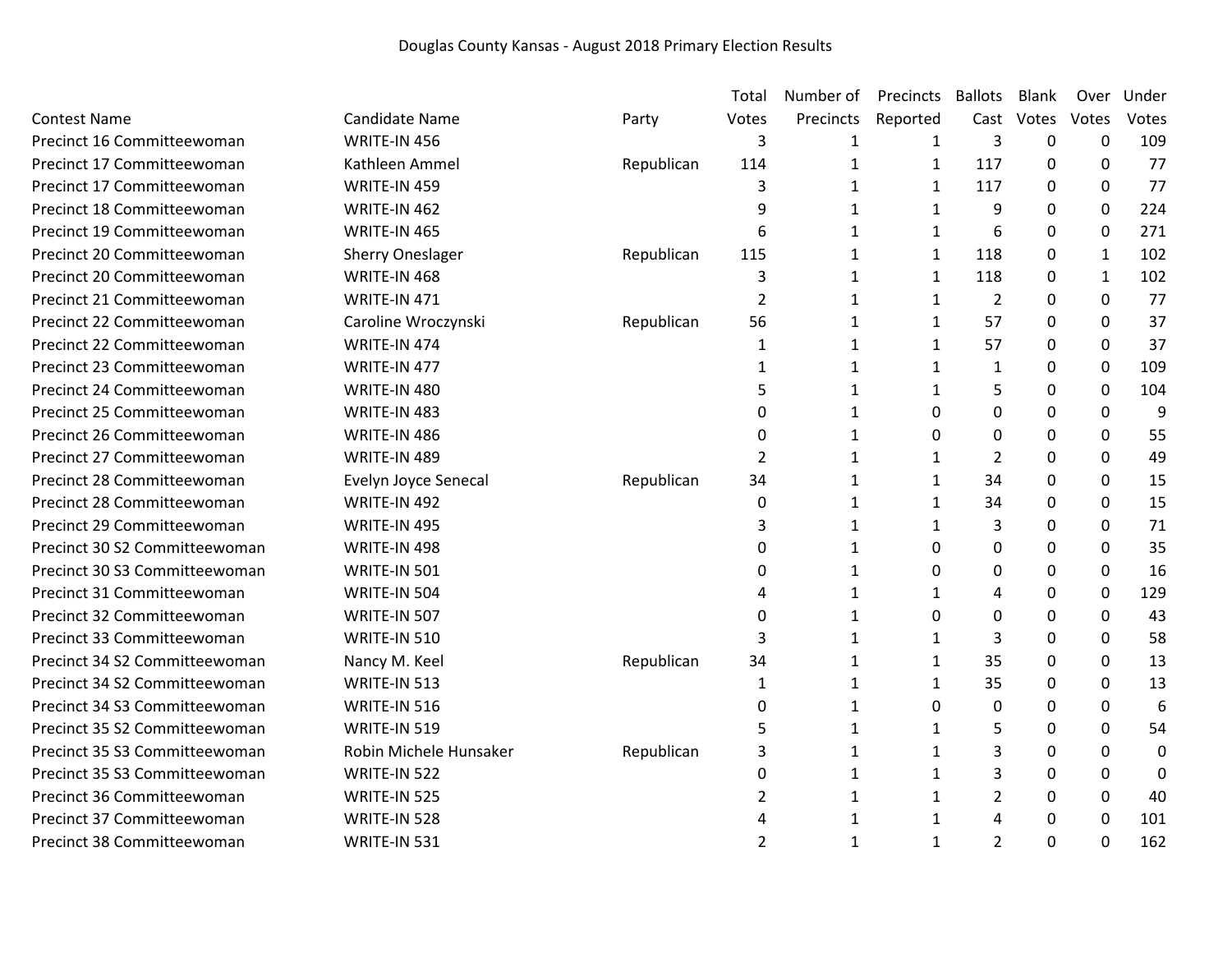|                                   |                       |            | Total          | Number of      | Precincts      | <b>Ballots</b> | <b>Blank</b> | Over        | Under        |
|-----------------------------------|-----------------------|------------|----------------|----------------|----------------|----------------|--------------|-------------|--------------|
| <b>Contest Name</b>               | <b>Candidate Name</b> | Party      | Votes          | Precincts      | Reported       | Cast           | Votes        | Votes       | Votes        |
| Precinct 39 Committeewoman        | WRITE-IN 534          |            | $\overline{2}$ | 1              | 1              | $\overline{2}$ | $\Omega$     | $\mathbf 0$ | 46           |
| Precinct 40 Committeewoman        | WRITE-IN 537          |            | $\mathbf{1}$   | $\mathbf{1}$   | 1              | 1              | 0            | 0           | 28           |
| Precinct 41 S3 H46 Committeewoman | Julie Edmondson       | Republican | 55             | 1              | 1              | 58             | 0            | 0           | 42           |
| Precinct 41 S3 H46 Committeewoman | WRITE-IN 540          |            | 3              | 1              | $\mathbf{1}$   | 58             | 0            | 0           | 42           |
| Precinct 41 S3 H45 Committeewoman | WRITE-IN 543          |            | 0              | 1              | 0              | $\pmb{0}$      | 0            | 0           | $\mathbf 0$  |
| Precinct 41 S2 H46 Committeewoman | WRITE-IN 546          |            | 0              | 1              | 0              | $\Omega$       | $\mathbf{0}$ | $\Omega$    | $\mathbf{1}$ |
| Precinct 42 H46 Committeewoman    | WRITE-IN 549          |            | 3              | 1              | 1              | 3              | 0            | 0           | 24           |
| Precinct 42 H45 Committeewoman    | WRITE-IN 552          |            | 0              | 1              | 0              | 0              | 0            | 0           | 56           |
| Precinct 43 CC1 Committeewoman    | WRITE-IN 555          |            | 3              | 1              | 1              | 3              | 0            | 0           | 99           |
| Precinct 43 CC3 Committeewoman    | WRITE-IN 558          |            | 7              | 1              | 1              | 7              | 0            | 0           | 122          |
| Precinct 44 H45 Committeewoman    | WRITE-IN 561          |            | 8              | 1              | $\mathbf{1}$   | 8              | $\mathbf{0}$ | 0           | 73           |
| Precinct 44 H44 Committeewoman    | WRITE-IN 564          |            | 1              | 1              | 1              | 1              | $\mathbf{0}$ | 0           | 60           |
| Precinct 45 Committeewoman        | WRITE-IN 567          |            | 11             | 1              | $\mathbf{1}$   | 11             | 0            | 0           | 198          |
| Precinct 46 Committeewoman        | Donna McMechan        | Republican | 134            | $\mathbf{1}$   | 1              | 137            | 0            | $\pmb{0}$   | 57           |
| Precinct 46 Committeewoman        | WRITE-IN 570          |            | 3              | 1              | 1              | 137            | $\mathbf{0}$ | 0           | 57           |
| Precinct 47 Committeewoman        | WRITE-IN 573          |            | 4              | 1              | 1              | 4              | 0            | $\pmb{0}$   | 129          |
| Precinct 48 Committeewoman        | WRITE-IN 576          |            | 4              | 1              | 1              | 4              | $\Omega$     | 0           | 216          |
| Precinct 49 Committeewoman        | WRITE-IN 579          |            | 11             | 1              | $\mathbf{1}$   | 11             | 0            | 0           | 318          |
| Precinct 50 Committeewoman        | Janet S. Campbell     | Republican | 187            | 2              | $\overline{2}$ | 189            | $\Omega$     | 0           | 41           |
| Precinct 50 Committeewoman        | WRITE-IN 582          |            | $\overline{2}$ | $\overline{2}$ | $\overline{2}$ | 189            | $\mathbf{0}$ | 0           | 41           |
| Precinct 51 Committeewoman        | WRITE-IN 585          |            | $\overline{7}$ | $\mathbf{1}$   | $\mathbf{1}$   | 7              | 0            | 0           | 123          |
| Precinct 52 Committeewoman        | Cheryl A. Heschmeyer  | Republican | 71             | 2              | $\overline{2}$ | 71             | $\Omega$     | 0           | 26           |
| Precinct 52 Committeewoman        | WRITE-IN 588          |            | 0              | 2              | $\overline{2}$ | 71             | 0            | 0           | 26           |
| Precinct 53 H10 Committeewoman    | Kallie Male           | Republican | 99             | 1              | $\mathbf{1}$   | 100            | 0            | 0           | 45           |
| Precinct 53 H10 Committeewoman    | WRITE-IN 591          |            | $\mathbf{1}$   | 1              | $\mathbf{1}$   | 100            | $\mathbf{0}$ | 0           | 45           |
| Precinct 53 H42 Committeewoman    | Michelle Lynn         | Republican | 44             | 2              | $\overline{2}$ | 119            | $\mathbf{0}$ | 0           | 24           |
| Precinct 53 H42 Committeewoman    | Andrea L. Pyle        | Republican | 74             | $\overline{2}$ | $\overline{2}$ | 119            | 0            | 0           | 24           |
| Precinct 53 H42 Committeewoman    | WRITE-IN 594          |            | $\mathbf{1}$   | $\overline{2}$ | $\overline{2}$ | 119            | $\Omega$     | 0           | 24           |
| Precinct 54 Committeewoman        | <b>Betty Thoennes</b> | Republican | 114            | 1              | $\mathbf{1}$   | 115            | 0            | 0           | 35           |
| Precinct 54 Committeewoman        | WRITE-IN 597          |            | 1              | 1              | $\mathbf{1}$   | 115            | $\mathbf{0}$ | 0           | 35           |
| Precinct 55 S3 H45 Committeewoman | WRITE-IN 600          |            | 2              | 1              | 1              | 2              | 0            | 0           | 20           |
| Precinct 55 S2 H46 Committeewoman | WRITE-IN 603          |            | 0              | 1              | $\Omega$       | 0              | $\Omega$     | 0           | 5            |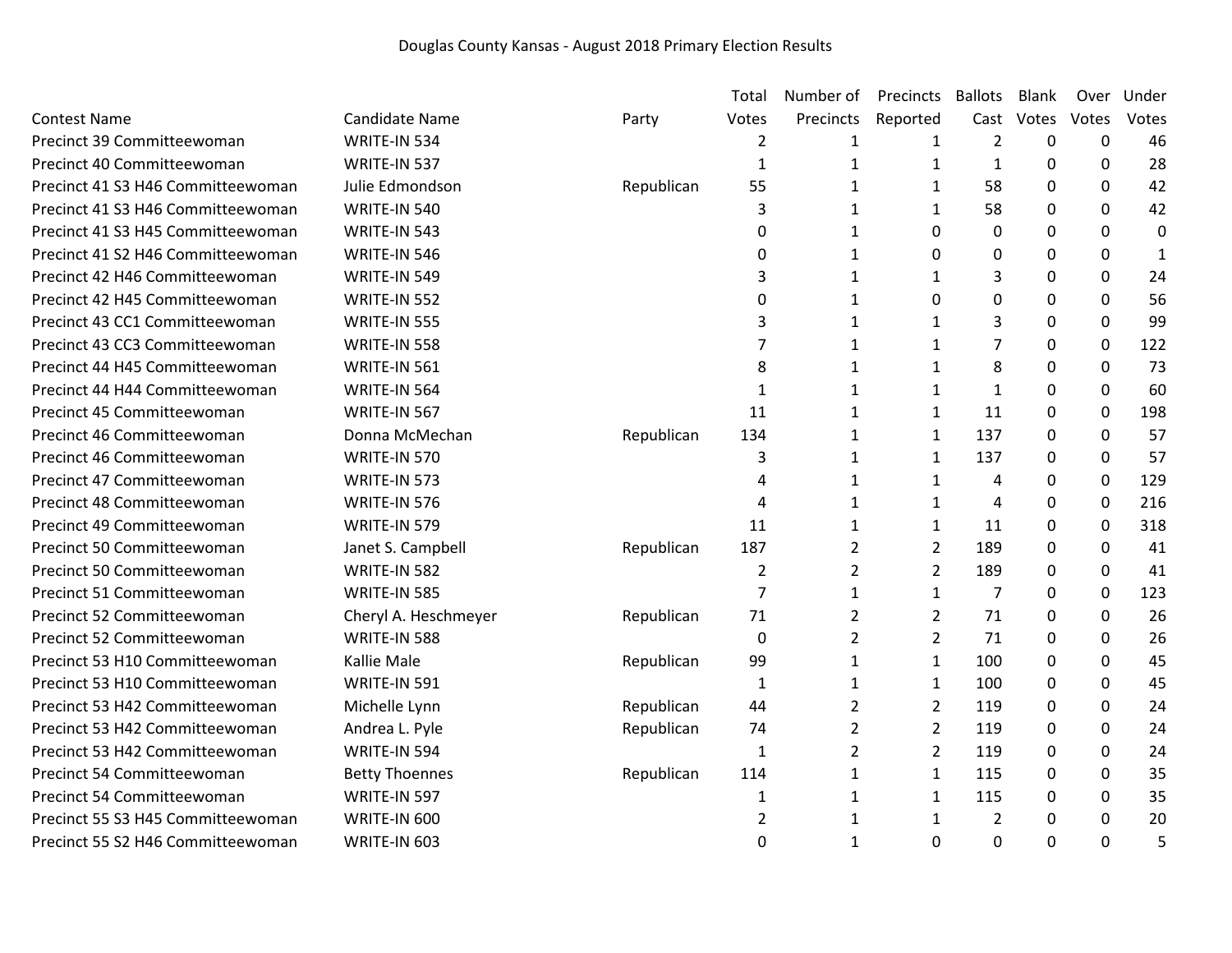|                                    |                         |            | Total          | Number of    | Precincts    | <b>Ballots</b> | Blank    | Over         | Under            |
|------------------------------------|-------------------------|------------|----------------|--------------|--------------|----------------|----------|--------------|------------------|
| <b>Contest Name</b>                | Candidate Name          | Party      | Votes          | Precincts    | Reported     | Cast           | Votes    | Votes        | Votes            |
| Precinct 55 S2 H45 Committeewoman  | WRITE-IN 606            |            | 0              | 1            | 0            | 0              | 0        | $\mathbf 0$  | 5                |
| Precinct 56 S19 Committeewoman     | WRITE-IN 609            |            | 11             | $\mathbf{1}$ | $\mathbf{1}$ | 11             | 0        | 0            | 188              |
| Precinct 56 S2 Committeewoman      | WRITE-IN 612            |            | $\Omega$       | $\mathbf{1}$ | 0            | $\mathbf{0}$   | $\Omega$ | $\mathbf{0}$ | 24               |
| Precinct 57 S2 Committeewoman      | <b>Bonny Fugett</b>     | Republican | 125            | 1            | $\mathbf{1}$ | 128            | 0        | 0            | 21               |
| Precinct 57 S2 Committeewoman      | WRITE-IN 615            |            | 3              | 1            | 1            | 128            | 0        | 0            | 21               |
| Precinct 57 S19 Committeewoman     | Debra A. Powell         | Republican | 39             | 1            | $\mathbf{1}$ | 39             | 0        | $\mathbf 0$  | 8                |
| Precinct 57 S19 Committeewoman     | WRITE-IN 618            |            | 0              | 1            | 1            | 39             | 0        | $\Omega$     | 8                |
| Precinct 58 Committeewoman         | Carol A. Noe            | Republican | 54             | 1            | 1            | 54             | 0        | 0            | 3                |
| Precinct 58 Committeewoman         | WRITE-IN 621            |            | 0              | 1            | 1            | 54             | 0        | 0            | 3                |
| Precinct 59 H54 Committeewoman     | WRITE-IN 624            |            | 0              | 1            | 0            | 0              | 0        | 0            | 62               |
| Precinct 59 H45 Committeewoman     | WRITE-IN 627            |            | 9              | 1            | $\mathbf{1}$ | 9              | $\Omega$ | 0            | 64               |
| Precinct 60 Committeewoman         | Shelly A. Todd          | Republican | 135            | 1            | 1            | 135            | 0        | $\mathbf{0}$ | 25               |
| Precinct 60 Committeewoman         | WRITE-IN 630            |            | 0              | 1            | 1            | 135            | 0        | 0            | 25               |
| Precinct 61 Committeewoman         | WRITE-IN 633            |            | 13             | 1            | $\mathbf{1}$ | 13             | 0        | $\mathbf 0$  | 189              |
| Precinct 62 Committeewoman         | Patricia "Pat" Surbaugh | Republican | 156            | 1            | $\mathbf{1}$ | 161            | 0        | 0            | 65               |
| Precinct 62 Committeewoman         | WRITE-IN 636            |            | 5              | 1            | $\mathbf{1}$ | 161            | 0        | $\mathbf 0$  | 65               |
| Precinct 63 Committeewoman         | WRITE-IN 639            |            | 10             | 1            | $\mathbf{1}$ | 10             | 0        | 0            | 182              |
| Precinct 64 H45 Committeewoman     | WRITE-IN 642            |            | $\overline{2}$ | 1            | $\mathbf{1}$ | $\overline{2}$ | 0        | 0            | 67               |
| Precinct 64 H46 Committeewoman     | WRITE-IN 645            |            | 0              | 1            | 0            | 0              | 0        | $\mathbf 0$  | 1                |
| Precinct 65 H10 Committeewoman     | WRITE-IN 648            |            | 2              | 1            | $\mathbf{1}$ | $\overline{2}$ | 0        | 0            | 100              |
| Precinct 65 H46 Committeewoman     | WRITE-IN 651            |            | $\Omega$       | 1            | 0            | $\Omega$       | $\Omega$ | 0            | $\overline{2}$   |
| Precinct 65 S2 H46 Committeewoman  | WRITE-IN 654            |            | 0              | 1            | 0            | $\Omega$       | 0        | 0            | $\boldsymbol{0}$ |
| Precinct 66 S19 H45 Committeewoman | WRITE-IN 657            |            | 2              | $\mathbf{1}$ | 1            | 2              | 0        | $\Omega$     | 46               |
| Precinct 66 S3 H44 Committeewoman  | WRITE-IN 660            |            | 0              | $\mathbf{1}$ | 0            | 0              | 0        | 0            | $\boldsymbol{0}$ |
| Precinct 66 S3 H45 Committeewoman  | WRITE-IN 663            |            | 0              | 1            | 0            | 0              | 0        | 0            | $\boldsymbol{0}$ |
| Precinct 66 S19 H10 Committeewoman | WRITE-IN 666            |            | 3              | 1            | 1            | 3              | 0        | $\mathbf 0$  | 86               |
| Precinct 66 S3 H10 Committeewoman  | WRITE-IN 669            |            | 0              | 1            | 0            | 0              | 0        | 0            | 47               |
| Precinct 67 S19 H54 Committeewoman | WRITE-IN 672            |            | 2              | $\mathbf{1}$ | 1            | $\overline{2}$ | 0        | $\mathbf{0}$ | 99               |
| Precinct 67 S19 H45 Committeewoman | WRITE-IN 675            |            | 9              | 1            | 1            | 9              | 0        | 0            | 70               |
| Precinct 67 S3 H45 Committeewoman  | WRITE-IN 678            |            | 0              | 1            | 0            | $\Omega$       | 0        | 0            | 22               |
| Precinct 67 S3 H54 Committeewoman  | WRITE-IN 681            |            | 0              | 1            | 0            | $\Omega$       | $\Omega$ | $\mathbf 0$  | 14               |
| Precinct 70 Committeewoman         | WRITE-IN 684            |            | 0              | 1            | $\Omega$     | $\Omega$       | 0        | $\Omega$     | 2                |